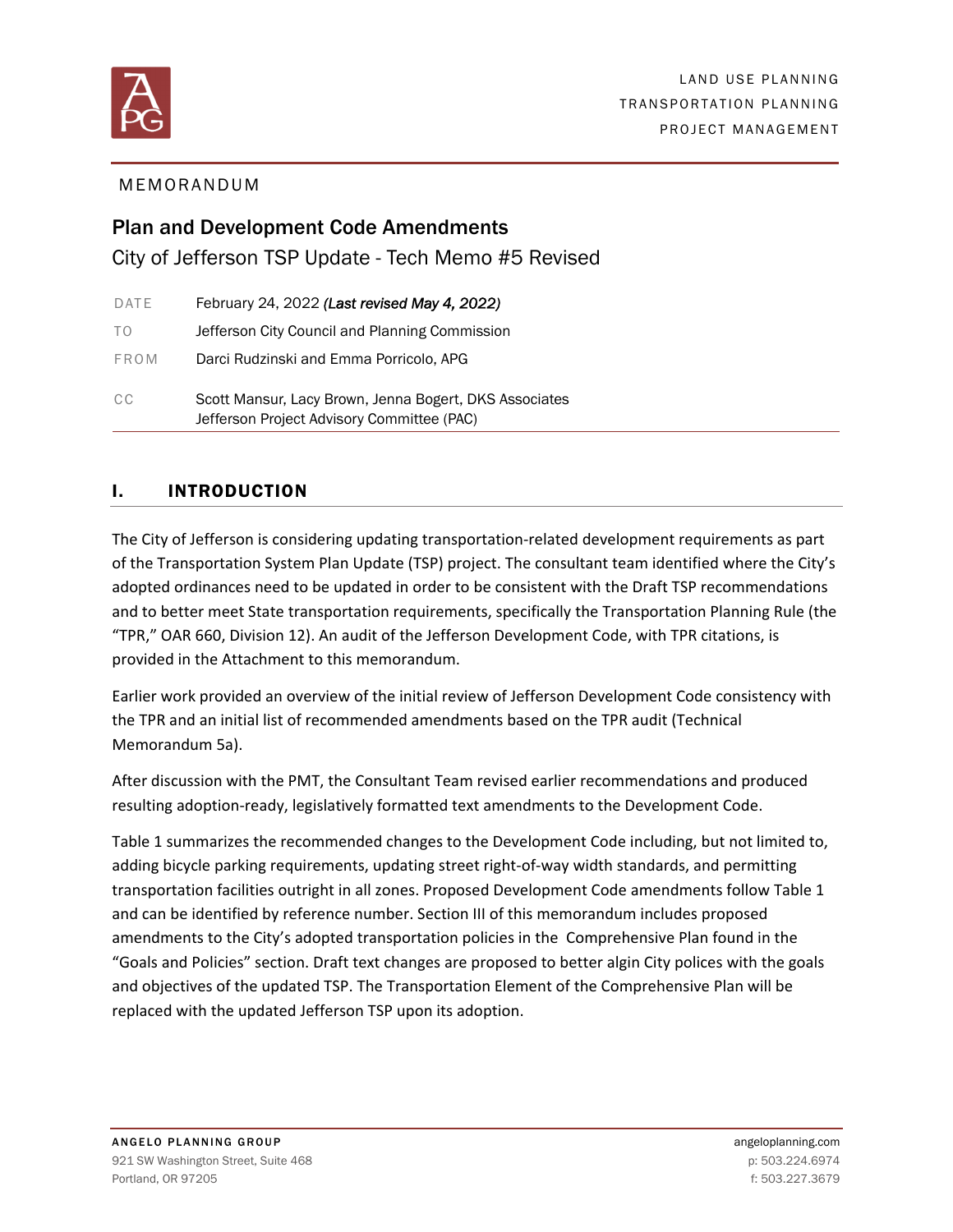| Reference     | Code                                                                                                             | <b>Proposed Amendment</b>                                                                                                                                                                                                                                                                                                                                                                                                                                                                                                                                                                                                                                                                                                                                                                                                                                                                                                                                                                                                      | <b>TPR Citation</b>        |
|---------------|------------------------------------------------------------------------------------------------------------------|--------------------------------------------------------------------------------------------------------------------------------------------------------------------------------------------------------------------------------------------------------------------------------------------------------------------------------------------------------------------------------------------------------------------------------------------------------------------------------------------------------------------------------------------------------------------------------------------------------------------------------------------------------------------------------------------------------------------------------------------------------------------------------------------------------------------------------------------------------------------------------------------------------------------------------------------------------------------------------------------------------------------------------|----------------------------|
| <b>Number</b> | Reference                                                                                                        |                                                                                                                                                                                                                                                                                                                                                                                                                                                                                                                                                                                                                                                                                                                                                                                                                                                                                                                                                                                                                                |                            |
|               |                                                                                                                  | <b>Chapter 12.12 Establishment of Zoning Districts</b>                                                                                                                                                                                                                                                                                                                                                                                                                                                                                                                                                                                                                                                                                                                                                                                                                                                                                                                                                                         |                            |
| 1.            | Section<br>12.12.040                                                                                             | Revise Development Code Section 12.12.040 to<br>allow transportation facilities, services, and<br>improvements that are consistent with the TSP to<br>be permitted outright in all zones.                                                                                                                                                                                                                                                                                                                                                                                                                                                                                                                                                                                                                                                                                                                                                                                                                                      | OAR 660-012-<br>0045(1)(a) |
|               |                                                                                                                  | <b>Chapter 12.40 Design Standards Generally</b>                                                                                                                                                                                                                                                                                                                                                                                                                                                                                                                                                                                                                                                                                                                                                                                                                                                                                                                                                                                |                            |
| 2.            | Section<br>12.30.120<br>Amend and<br>move<br>existing<br>language<br>to a new<br>section in<br>Chapter<br>12.40. | Expand pedestrian circulation requirements for<br>commercial development to apply to all zones<br>where commercial development is permitted (move<br>requirements from Mixed Use (MU) District to<br>Chapter 12.40 Design Standards Generally). Also,<br>strengthen existing internal pedestrian circulation<br>standards for office park and commercial<br>development.                                                                                                                                                                                                                                                                                                                                                                                                                                                                                                                                                                                                                                                       | OAR 660-012-0045<br>(3)(e) |
|               |                                                                                                                  | <b>Chapter 12.44 Parking and Loading Requirements</b>                                                                                                                                                                                                                                                                                                                                                                                                                                                                                                                                                                                                                                                                                                                                                                                                                                                                                                                                                                          |                            |
| 3.            | Section<br>12.44.040<br>$-060$ &<br>12.44.140                                                                    | Add language to Section 12.44.060 that requires<br>bicycle parking facilities for multifamily, retail,<br>office, and institutional developments.<br>Reduce required parking for certain uses to better<br>reflect best practices and create maximum parking<br>standards, to apply city-wide or exclusively in the<br>densest area(s) of Jefferson (e.g., downtown).<br>Eliminate exemption for new or modified uses land<br>uses in existing buildings. Modify existing on-street<br>parking credit to include new development.<br>Note: At the March 10, 2022, Planning Commission<br>and City Council Work Session, City decision-<br>makers expressed concerns regarding parking<br>reductions for single-family and commercial uses.<br>Prior to public hearings, supplemental information<br>regarding parking requirements in similarly sized<br>jurisdictions will be provided to the Planning<br><b>Commission and City Council to inform any</b><br>proposed changes to the City's minimum parking<br>requirements. | OAR 660-012-<br>0045(3)(a) |

*Table 1. Summary of Proposed Transportation-Related Code Amendments*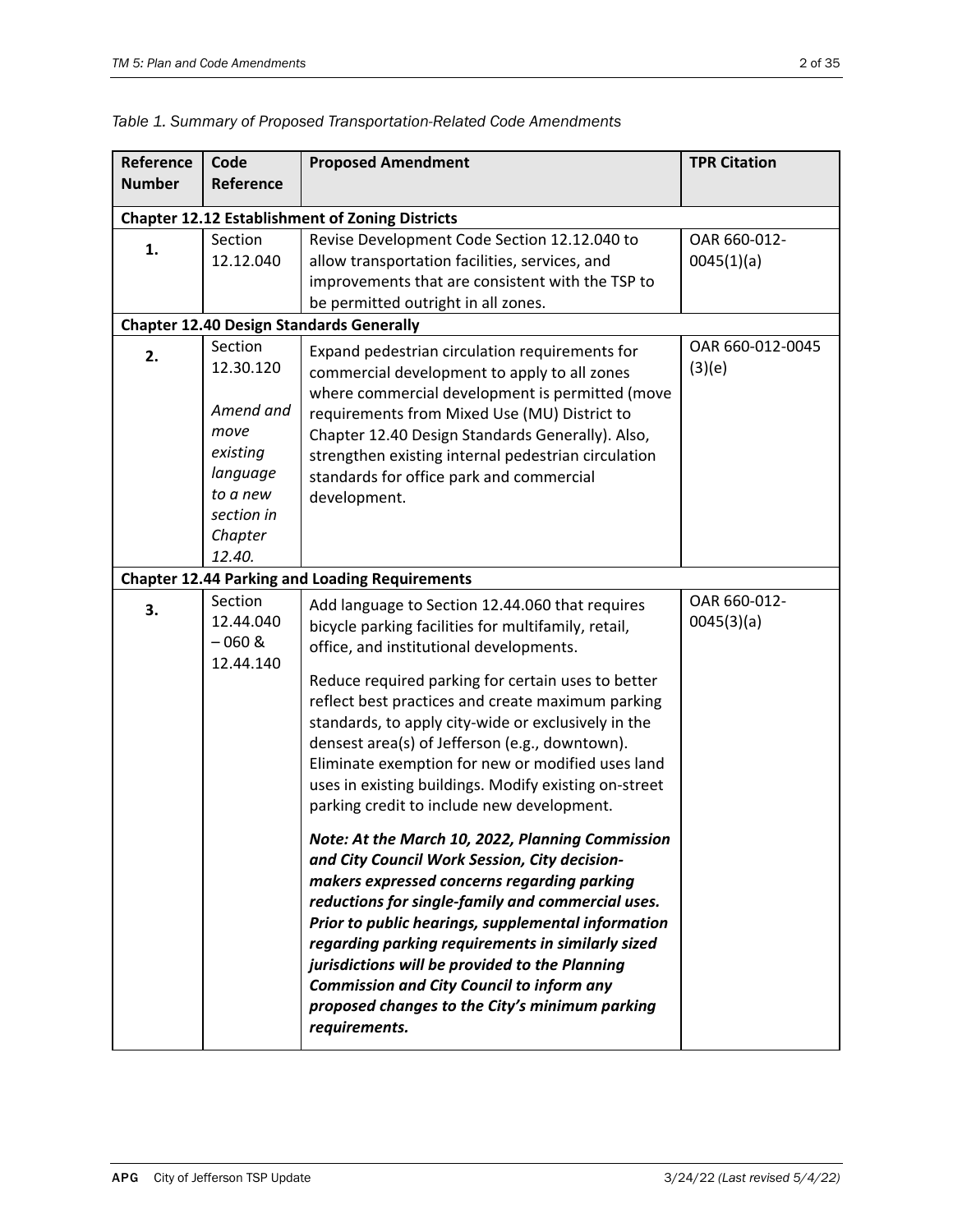| Reference     | Code                                                   | <b>Proposed Amendment</b>                                                                                                                                                                                                                                                                                                                                                                                                                           | <b>TPR Citation</b>                                     |  |  |
|---------------|--------------------------------------------------------|-----------------------------------------------------------------------------------------------------------------------------------------------------------------------------------------------------------------------------------------------------------------------------------------------------------------------------------------------------------------------------------------------------------------------------------------------------|---------------------------------------------------------|--|--|
| <b>Number</b> | Reference                                              |                                                                                                                                                                                                                                                                                                                                                                                                                                                     |                                                         |  |  |
|               | <b>Chapter 12.48 Streets and Sidewalk Requirements</b> |                                                                                                                                                                                                                                                                                                                                                                                                                                                     |                                                         |  |  |
| 4.            | Section<br>12.48.040                                   | Incorporate access and road spacing standards from<br>the updated TSP into the Development Code and<br>apply to all zones. Access spacing standards are<br>currently limited to the Mixed Use District.                                                                                                                                                                                                                                             | OAR 660-012-<br>0045(2)(a)                              |  |  |
| 5.            | Section<br>12.48.040                                   | Ensure code standards are consistent with<br>adopted/updated TSP street standards. Note: A<br>narrow local street option is included in the<br>adopted TSP (2001). The recommendation is to<br>codify the standard and include circumstances (e.g.,<br>topography, existing development patterns) where<br>the narrower street option may be proposed.                                                                                              | OAR 660-012-<br>0045(7)                                 |  |  |
| 6.            | Chapter<br>12.48.250<br>(new<br>section)               | Incorporate thresholds for when a Transportation<br>Impact Analysis (TIA) is required as part of a land<br>use application, including language that confirms<br>the City's ability to condition approval based on the<br>findings of the TIA report. Include language that<br>clarifies required mitigation be proportionate to the<br>impacts of the proposed development and that<br>conditions of approval may include off-site<br>improvements. | OAR 660-012-0045<br>$(2)(b)$ , $(2)(e)$ , and<br>(3)(c) |  |  |
| 7.            | Section<br>12.48.200                                   | Update and enhance pedestrian connectivity<br>standards. Add requirements for bikeways to the<br>Development Code. See proposed bike lane<br>requirements in Section 12.48.040.F under<br>Recommendations 4 and 5.                                                                                                                                                                                                                                  | OAR 660-012-<br>0045(3)(b)                              |  |  |
|               |                                                        | <b>Chapter 12.72 Hearing and Appeal Procedures</b>                                                                                                                                                                                                                                                                                                                                                                                                  |                                                         |  |  |
| 8.            | Section<br>12.72.010                                   | Add a provision that allows consolidated review of<br>land use applications.                                                                                                                                                                                                                                                                                                                                                                        | OAR 660-012-<br>0045(1)(c)                              |  |  |
| 9.            | Chapter<br>12.72                                       | Add language to the Development Code procedures<br>sections specifying the need to provide ODOT<br>notice when proposals are adjacent to, or that will<br>have an impact on, transportation facilities.                                                                                                                                                                                                                                             | OAR 660-012-<br>0045(2)(f)                              |  |  |
|               |                                                        | <b>Chapter 12.104 Legislative Comprehensive Plan and Development Code Application</b>                                                                                                                                                                                                                                                                                                                                                               |                                                         |  |  |
| 10.           | Section<br>12.104.050                                  | Add criteria to Comprehensive Plan Amendments,<br>Section 12.104.050, that specifically address TPR<br>compliance. The criteria should require a<br>"significant effect" determination for proposed<br>amendments to the Comprehensive Plan or land                                                                                                                                                                                                 | OAR 660-012-0060                                        |  |  |
|               |                                                        | use regulations and, consistent with TPR -0060, that                                                                                                                                                                                                                                                                                                                                                                                                |                                                         |  |  |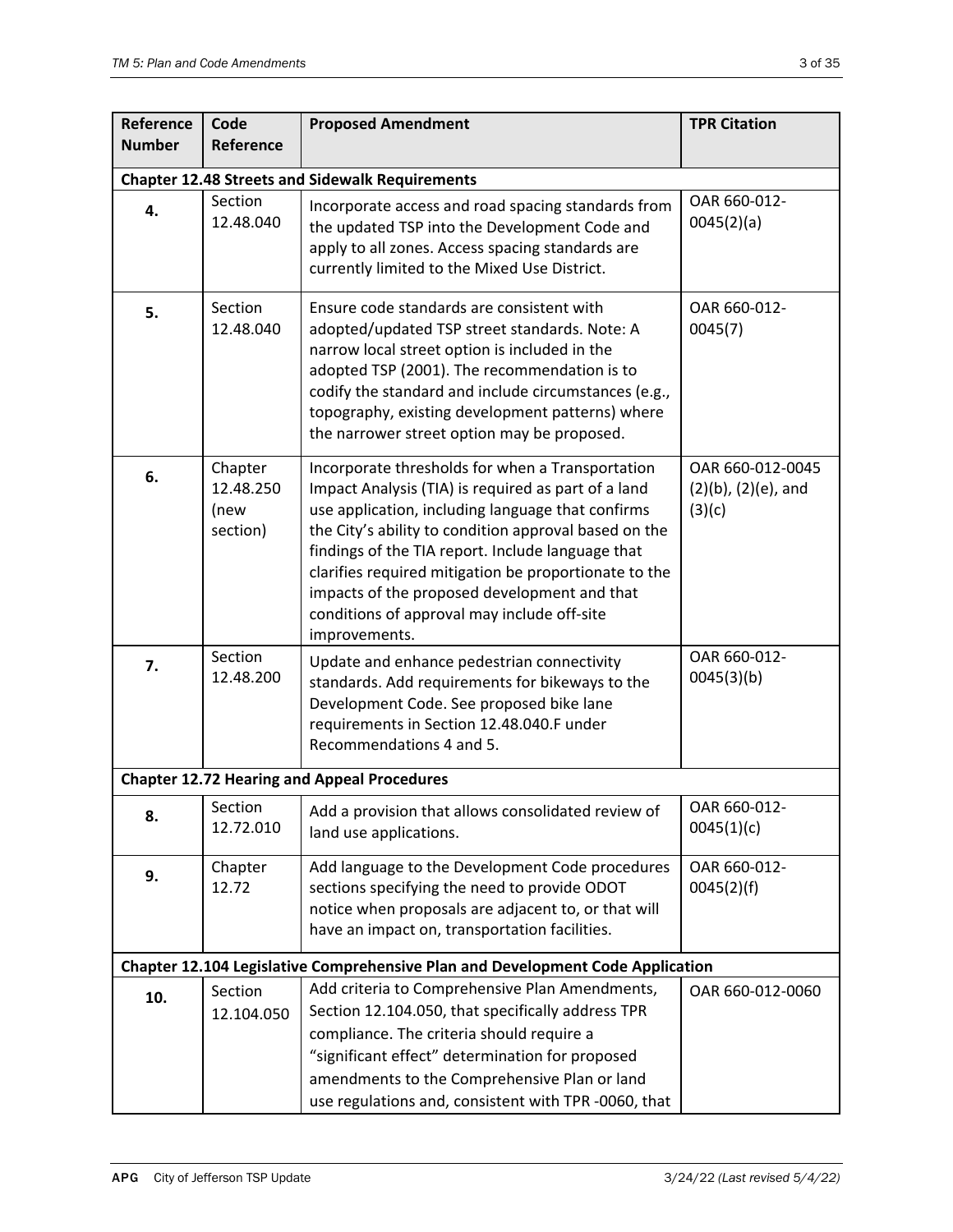| Reference<br><b>Number</b> | Code<br>Reference | <b>Proposed Amendment</b>                                                                                                               | <b>TPR Citation</b> |
|----------------------------|-------------------|-----------------------------------------------------------------------------------------------------------------------------------------|---------------------|
|                            |                   | the proposed changes are consistent with the<br>"identified function, capacity, and performance<br>standards" of the impacted facility. |                     |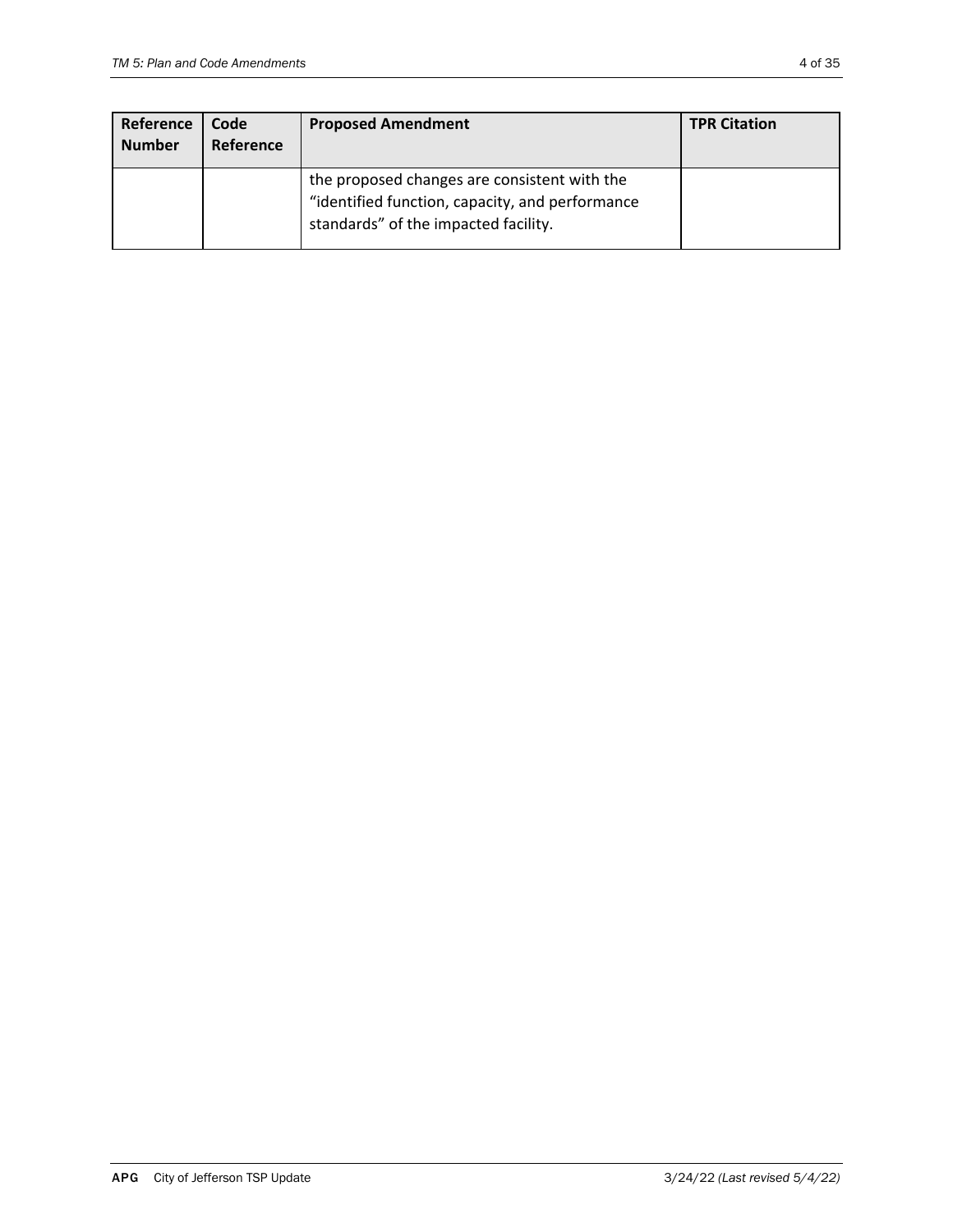## II. CODE AMENDMENTS

The proposed code amendment language is presented in the order shown in the Table 1. Recommended changes are in an adoption‐ready format; text that is proposed to be added is shown as underlined, and text proposed to be removed is shown in strikeout.

#### *Recommendation 1*

**Recommendation:** Revise Development Code Section 12.12.040 to allow transportation facilities, services, and improvements that are consistent with the TSP to be permitted outright in all zones.

#### **12.12.040 Permitted uses.**

| <b>Use</b>                                                                                                                                                                                                                  | Zone     |        |        |   |        |        |
|-----------------------------------------------------------------------------------------------------------------------------------------------------------------------------------------------------------------------------|----------|--------|--------|---|--------|--------|
|                                                                                                                                                                                                                             | $R-1$    | $R-2$  | $R-3$  |   |        |        |
| Toy stores                                                                                                                                                                                                                  | $\ast$   | $\ast$ | $\ast$ | D | $\ast$ | *      |
| Transportation Facilities; includes construction,<br>operation, and maintenance of facilities located<br>within right-of-way controlled by a public agency,<br>consistent with the Jefferson Transportation<br>System Plan. | <u>P</u> | D      |        | D | D      | D      |
| Travel and employment agencies                                                                                                                                                                                              | $\ast$   | $\ast$ | $\ast$ | D | $\ast$ | $\ast$ |

## *Recommendation 2*

**Recommendation:** Expand pedestrian circulation requirements for commercial development to apply to all zones where commercial development is permitted. Also, strengthen existing internal pedestrian circulation standards for office park and commercial development.

#### **12.30.100 Building orientation.**

[…]

B. Off-street parking, driveways, or other vehicular circulation shall not be located between a building and the street right-of-way. Parking areas shall be on the side or rear of the building, and when adjacent to a public right-of-way, shall be screened with landscaping, as provided under Section  $12.3040.120(D)$ . This subsection does not apply to alleys. Within the highway subzone, this standard may be modified through a conditional use permit in Section 12.30.040.

[…]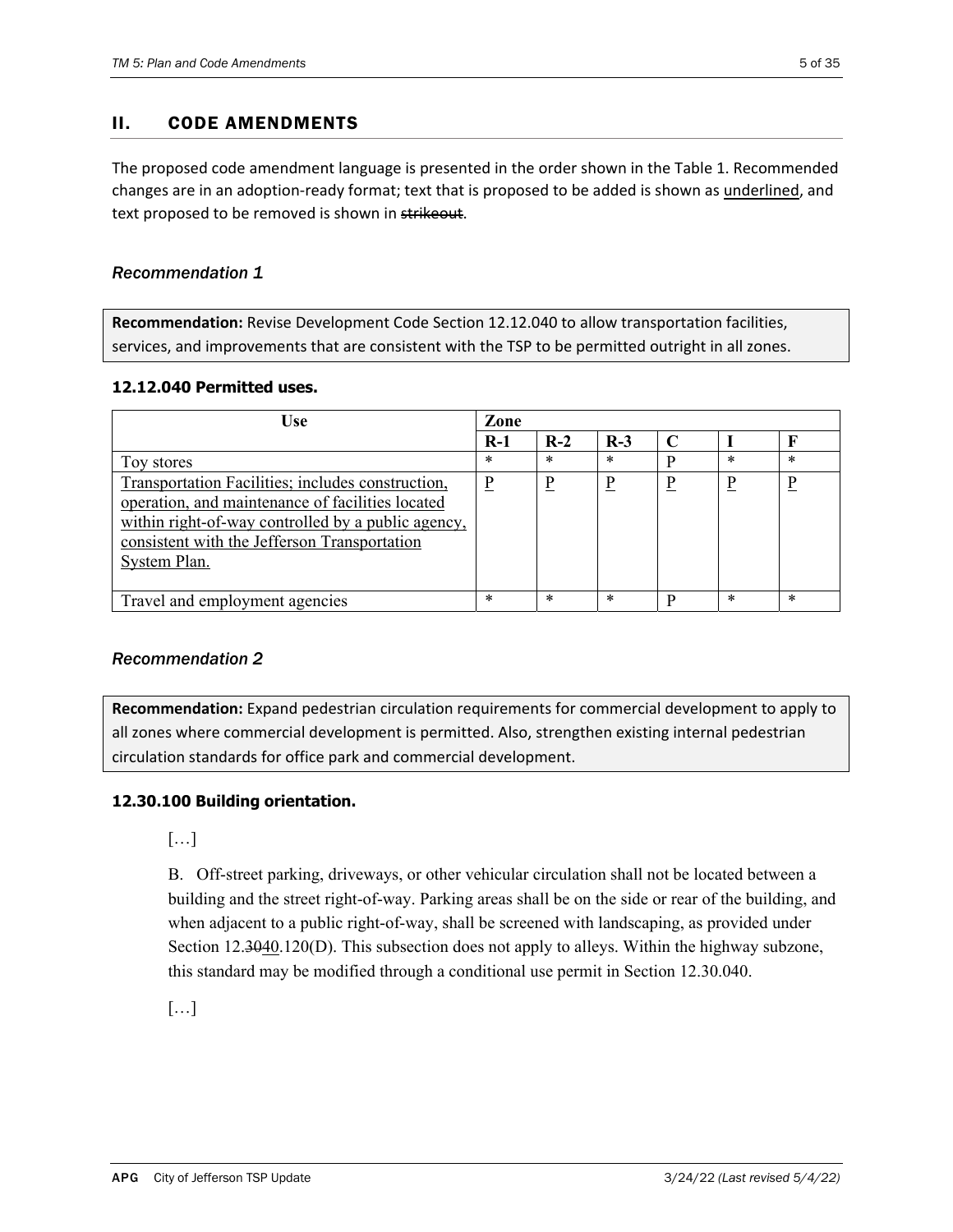[Note: The proposal is to move existing Section 12.30.120 to Section 12.40.120. Section 12.30.120 is proposed to be deleted and 12.40.120 is new and will need to be formatted with underlined text in its entirety. As shown, only text that is proposed to be modified has been formatted.]

All new development shall conform to the following standards for vehicles and pedestrians to ensure safe and efficient access and circulation that does not detract from the storefront character of the Mixed Use District.

A. Street and sidewalk requirements. The provisions of Chapter 12.48, "Street and Sidewalk Requirements" shall be met.

B. Vehicle access and circulation. Vehicle access may be provided by one of the following methods, in order of priority, as approved by the City:

1. If a parcel or lot has adequate alley access, vehicle access shall be from the alley.

2. If an existing private street or driveway is available on an adjoining property, it may be used to provide a vehicle access; an access easement (twenty (20) feet in width minimum) may be required to assure access to the closest public street for all users of the private street or driveway.

3. Direct access from a public street adjacent to the development is permitted if both of the above options are not available. For corner-lots abutting multiple streets, access should be from the lower ranked street. The owner or developer may be required to close or consolidate existing accesses as a condition of approving a new access.

C. Pedestrian access and circulation.

1. In mixed-use and commercial zones, all new developments shall be served by a ten (10) foot wide sidewalk in the adjacent public right-of-way. Businesses Development may use a four-foot furnishings area within the sidewalk for benches, trash cans, light poles, newspaper boxes, flower planters, mail boxes and other pedestrian amenities, subject to approval by the City.

## 2. The City may approve an alternative sidewalk design to be compatible with existing sidewalks adjacent to a development

2 3. Multiple building developments and developments with off-street parking shall provide a continuous pedestrian pathway system that extends throughout the development site, and connects to all building entrances and all future phases of development. The developer may also be required to connect or stub pathway(s) to adjacent streets and private property, as applicable. Pathways within developments shall provide safe, reasonably direct and convenient connections between primary building entrances and all adjacent streets parking areas, recreational areas, playgrounds, and public right-of-way and crosswalks.

A direct and convenient pedestrian route shall be provided between the building main entrance(s) and the nearest sidewalk abutting the site or roadway where there is no sidewalk between the development site and abutting properties. Pedestrian and bicycle connections shall connect the onsite circulation system to existing or proposed walkways and bicycle routes, respectively, that abut the property. When abutting properties are undeveloped or have the potential to be redeveloped, accessways and walkways on site shall be laid out or stubbed to allow for an extension to the abutting property.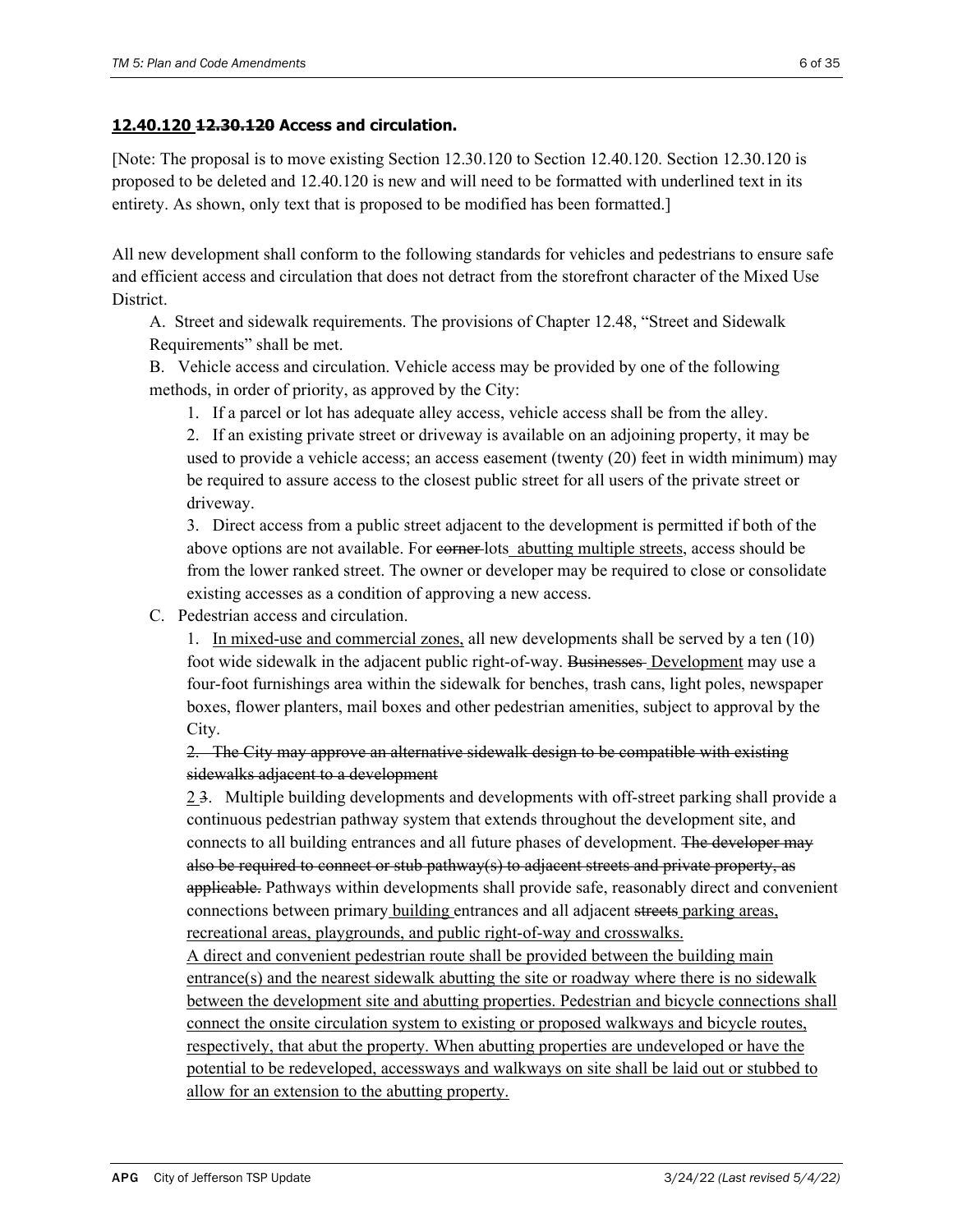a. A walkway is reasonably direct when it follows a route that does not deviate unnecessarily from a straight line or it does not involve a significant amount of out-ofdirection travel;

b. The walkway is designed primarily for pedestrian safety and convenience, meaning it is free from hazards and provides a reasonably smooth and consistent surface and direct route of travel between destinations.

c. Walkways shall be not less than 5 feet in width, except that concrete walkways a minimum of 6 feet in width are required in commercial developments.

3 4. The City may exempt a land use application from the provisions in Section

 $12.30.120(C)(1)$ —(3), if the approval involves only the partitioning of land, a lot line adjustment, or other approval that does not create additional pedestrian traffic.

D. Separating pedestrians and vehicles. All crosswalks through vehicle areas, including marked crossings in parking areas, shall be striped or constructed with different materials (e.g., pavers or stamped concrete) to clearly identify pedestrian zones. Where pedestrian and vehicle areas are adjacent and parallel, they shall be separated by one of the following means:

1. The pedestrian area may be raised at least six inches above the vehicle area and curbed.

The ends of the raised portions must be equipped with curb ramps for wheelchair access.

2. The pedestrian area may be separated from the vehicle area by a landscaped berm

(minimum width of four feet) with a curb, bollards, or other physical barrier.

E. All sidewalks and pathways shall conform to federal Americans with Disabilities Act requirements in design and materials.

F. For sidewalks and vehicle access points within the right-of-way of a state highway, permission must be obtained from the Oregon Department of Transportation, and evidence of such permission must be submitted to the City prior to approval by the City.

G. For sidewalks and vehicle access points within the right-of-way of a county road, permission must be obtained from the Marion County Department of Public Works, and evidence of such permission must be submitted to the City prior to approval by the City.

# *Recommendation 3*

**Recommendation:** Add language to Section 12.44.060 that requires bicycle parking facilities for multifamily, retail, office, and institutional developments. Reduce required parking for certain uses to better reflect best practices and create maximum parking standards, to apply city-wide or exclusively in the densest area(s) of Jefferson (e.g., downtown). Eliminate exemption for new or modified uses land uses in existing buildings. Modify existing on‐street parking credit to include new development.

## **12.44.040 Mixed use district parking requirements.**

[…]

D. Parking Spaces Required.

1. All newly inaugurated or expanded commercial uses are required to provide one off-street parking space for each employee or other person working out of the building or use. The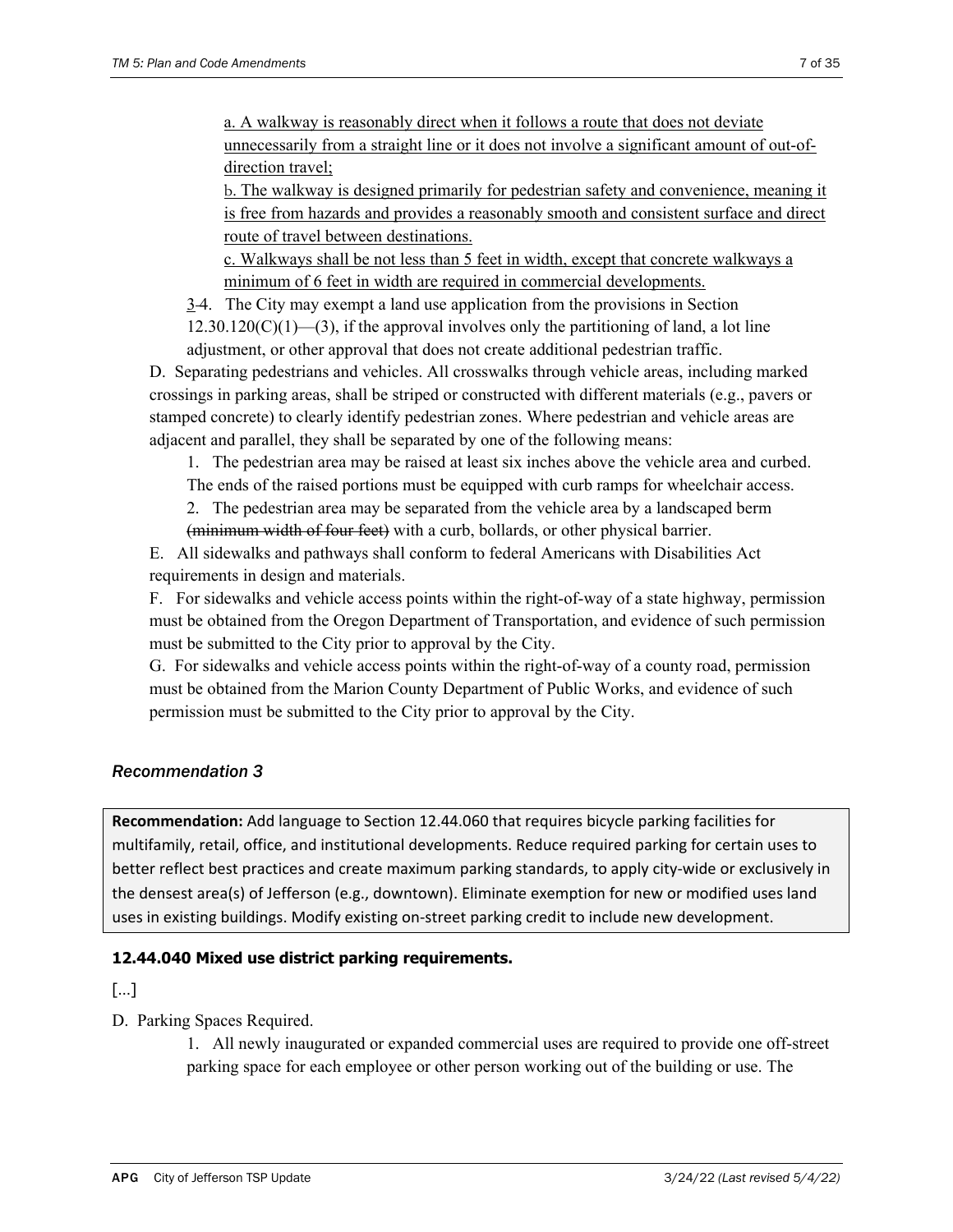number of employees or persons shall be counted to include all those working at the same time on the premises, plus proprietors, during the largest shift at peak season.

2. New, expanded, or changed uses in existing buildings are not required to provide additional off-street parking for customers except as specifically conditioned in the development review process. Decisions to require additional on-site parking will be based on the maximum number of customers or users projected to be served at any one time, and the onstreet parking available to the business or use. In any review of required parking spaces, onstreet parking along frontage of subject property will be counted towards the provision of customer parking spaces at the rate of one parking space for every twenty (20) feet of frontage where parking is legal and sufficient paved width is present.

2. 3. Newly constructed buildings, or expansions requiring site plan review, shall provide the number of parking spaces as required in Section 12.44.060, with the exception that on-street parking along frontage of subject property will can be counted towards the provision of customer parking spaces at the rate of one parking space for every twenty (20) feet of frontage where parking is legal and sufficient paved width is present. For mixed-use developments the minimum and maximum parking for the site is the sum of the required or allowed parking for the individual primary uses.

3. Newly constructed buildings, or expansions requiring site plan review, shall provide the number of bicycle parking spaces as required in Section 12.44.140.

#### **12.44.050 Multifamily parking requirements.**

A. Parking Spaces Required. Newly constructed buildings shall provide the number of parking spaces as required in Section 12.44.060. and bicycle parking consistent with Section 12.22.140.

[…]

## **12.44.060 Vehicle Parking spaces required.**

A. The number of off-street parking spaces required shall be no less than as set forth below, provided that: 1. A. All institutional, commercial and industrial uses shall provide no less than five parking spaces for visitors;

2. B. All uses shall provide parking space for each employee working on or from the site as determined by the maximum number of employees during any single hour of a day;

3. C. All uses shall provide parking space for each vehicle operating on or from the site. B. Proposed new construction and expansions requiring site plan review in mixed-use or commercial zones may include available on-street parking along the subject property's frontage to meet the off-street requirements in Table  $12.44.060 - 1$ . On-street parking spaces may not be used to satisfy residential parking requirements and shall be signed for customer use only. On-street spaces will be calculated at the rate of one parking space for every twenty (20) feet of frontage where parking is legal and sufficient paved width is present.

C. Maximum Number of Off-Street Automobile Parking Spaces.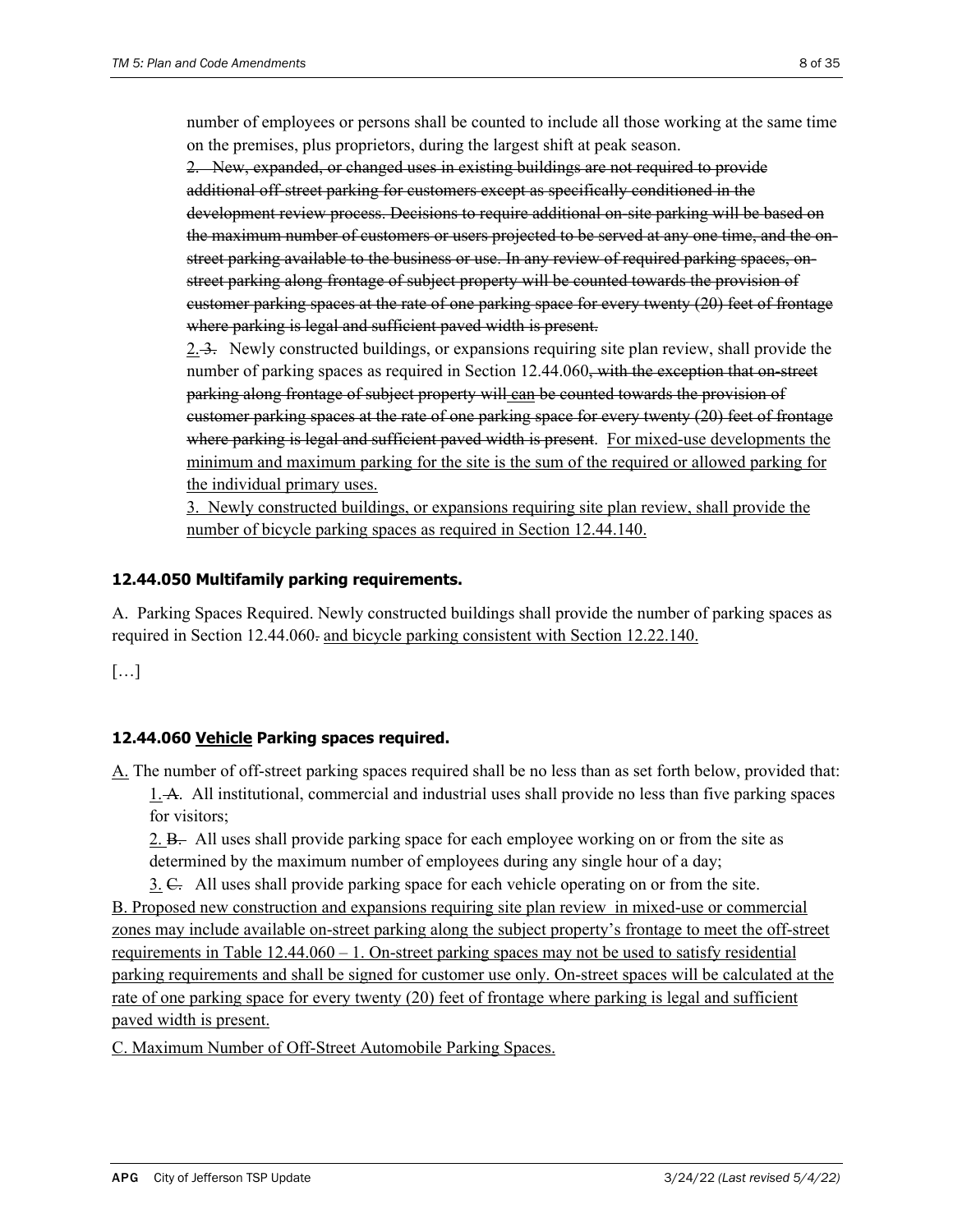In commercial and mixed-use zones, the maximum number of off-street automobile parking spaces allowed on the subject site equals the minimum number of required spaces, pursuant to Table 12.44.060 - 1, times a:

1. Factor of 1.2 spaces for uses fronting a street with adjacent on-street parking spaces;

2. Factor of 1.5 spaces, for uses fronting no street with adjacent on-street parking.

Table 12.44.060 – 1. Minimum Off-Street Parking Requirements by Use

# *[Supplemental parking requirement information to be provided prior to public hearing on proposed code amendments. SEE ATTACHMENT]*

[…]

# **12.44.140 Bicycle Parking spaces required.**

The uses listed in Table 12.44.140 shall meet the following standards for bicycle parking facilities.

A*.* Minimum bicycle parking standards are required pursuant to Table 12.44.140-1.

| <u>Use</u>                                                            | <b>Minimum Number of Bicycle Parking</b><br><b>Spaces</b>                                       |
|-----------------------------------------------------------------------|-------------------------------------------------------------------------------------------------|
| <b>Multifamily Residential</b>                                        | 2 bike spaces for every 4 dwelling units                                                        |
| <u>(not required for parcels with fewer</u><br>than 4 dwelling units) |                                                                                                 |
| <b>Commercial</b>                                                     | 2 bike spaces for each primary use or 1<br>for every 5 vehicle spaces, whichever is<br>greater  |
| <b>Industrial</b>                                                     | 2 bike spaces for each primary use or 1<br>for every 10 vehicle spaces, whichever is<br>greater |
| Parks (active recreation areas only)                                  | <u>4 bike spaces</u>                                                                            |
| <b>Schools</b> (all types)                                            | 2 bike spaces for each classroom                                                                |
| <b>Institutional Uses and Places of</b><br>Worship                    | 2 bike spaces for each primary use or 1<br>for every 10 vehicle spaces, whichever is<br>greater |

Table 12.44.140 - 1

B. Design. Bicycle parking that is not covered shall be accommodated by rounded or square style hoop steel racks that provide each bicycle parking space with at least two points of contact for a standard bicycle frame, unless alternative racks, lockers, storage lids are approved by Planning Commission.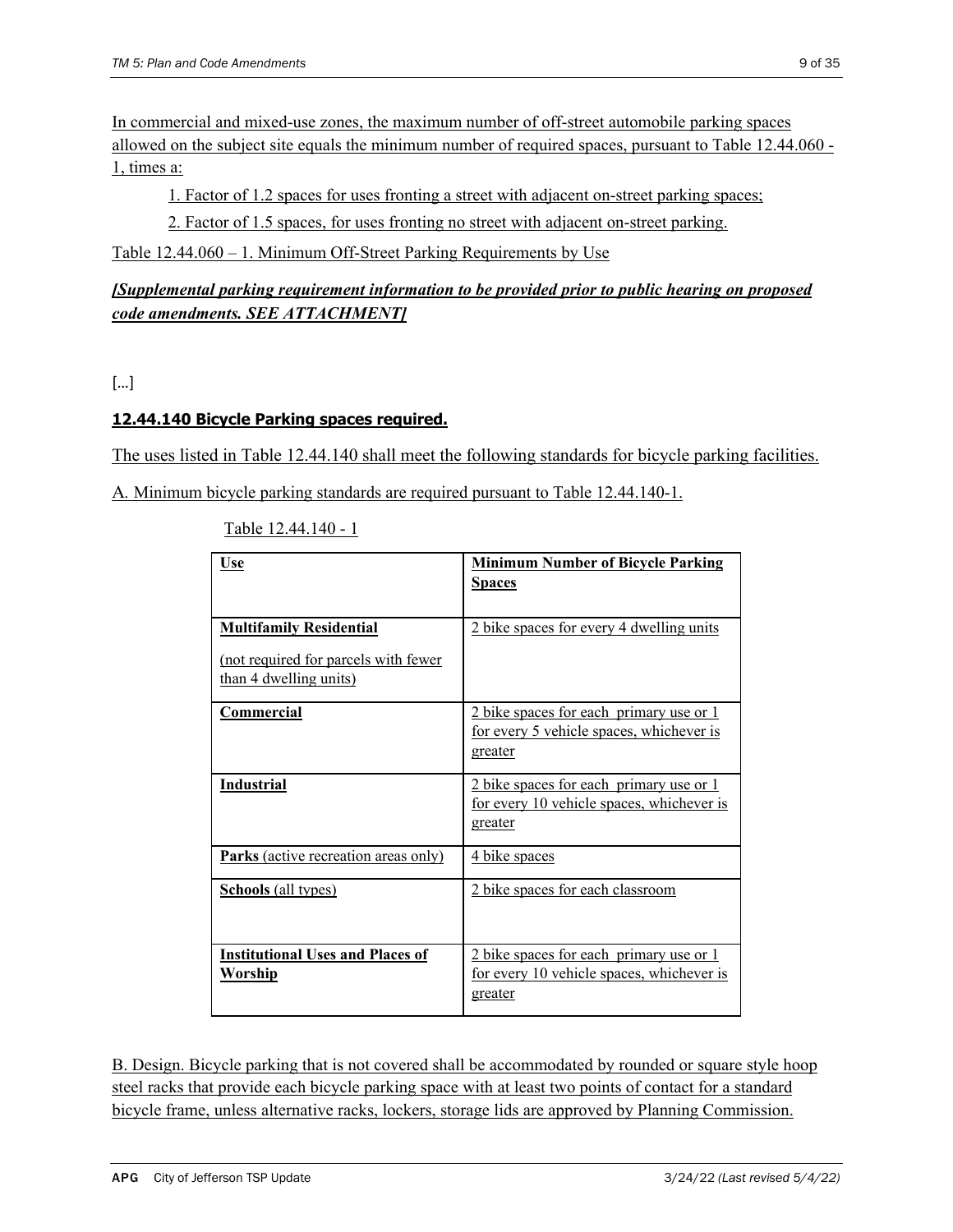C. Exemptions. This section does not apply to single-family dwellings, duplexes, home occupations, and agricultural uses.

D. Hazards. Bicycle parking shall not impede or create a hazard to pedestrians or vehicles, and shall be located so as to not conflict with the vision clearance standards of Section 12.40.080, Clear Vision Area.

## *Recommendations 4 & 5*

**Recommendation 4 :** Incorporate access spacing standards from the updated TSP into the Development Code and apply to all zones.

**Recommendation 5:** Ensure code standards are consistent with adopted/updated TSP street standards. Update code standards to match updated TSP street standards. Note: A narrow local street option is included in the adopted TSP (2001). The recommendation is to codify the standard and include circumstances (e.g., topography, existing development patterns) where the narrower street option may be proposed.

# **12.04.080 Definitions.**

[…]

"Basement" means any areas of the building having its floor subgrade (below ground level) on all sides.

"Bike Lane" means a portion of a roadway which has been designated by striping, signing, and pavement markings for the preferential or exclusive use of bicyclists.

"Boarding, lodging or rooming house"[ …]

## **12.48.040 Street location, width and grade.**

A. The location, width and grade of all streets shall conform to any approved street plan and shall be considered in their relation to existing and planned streets, to topographic conditions, to public convenience and safety, and in their appropriate relation to the proposed use of the land to be served by such streets. Street grades shall be approved by the city engineer, who shall give consideration to adequate drainage and traffic safety. Where location of a street is not shown in an approved street plan, the arrangement of streets in a development shall either:

1. Provide for the continuation or appropriate projection of existing principal streets in the surrounding areas; or

2. Conform to a plan for the neighborhood approved or adopted by the Planning Commission to meet a particular situation where topographical or other conditions made continuance or conformance to existing streets impractical or where no plan has been previously adopted.

B. In determining the location of new streets in a development or street plan, consideration shall be given to maximizing available solar access for adjoining development sites.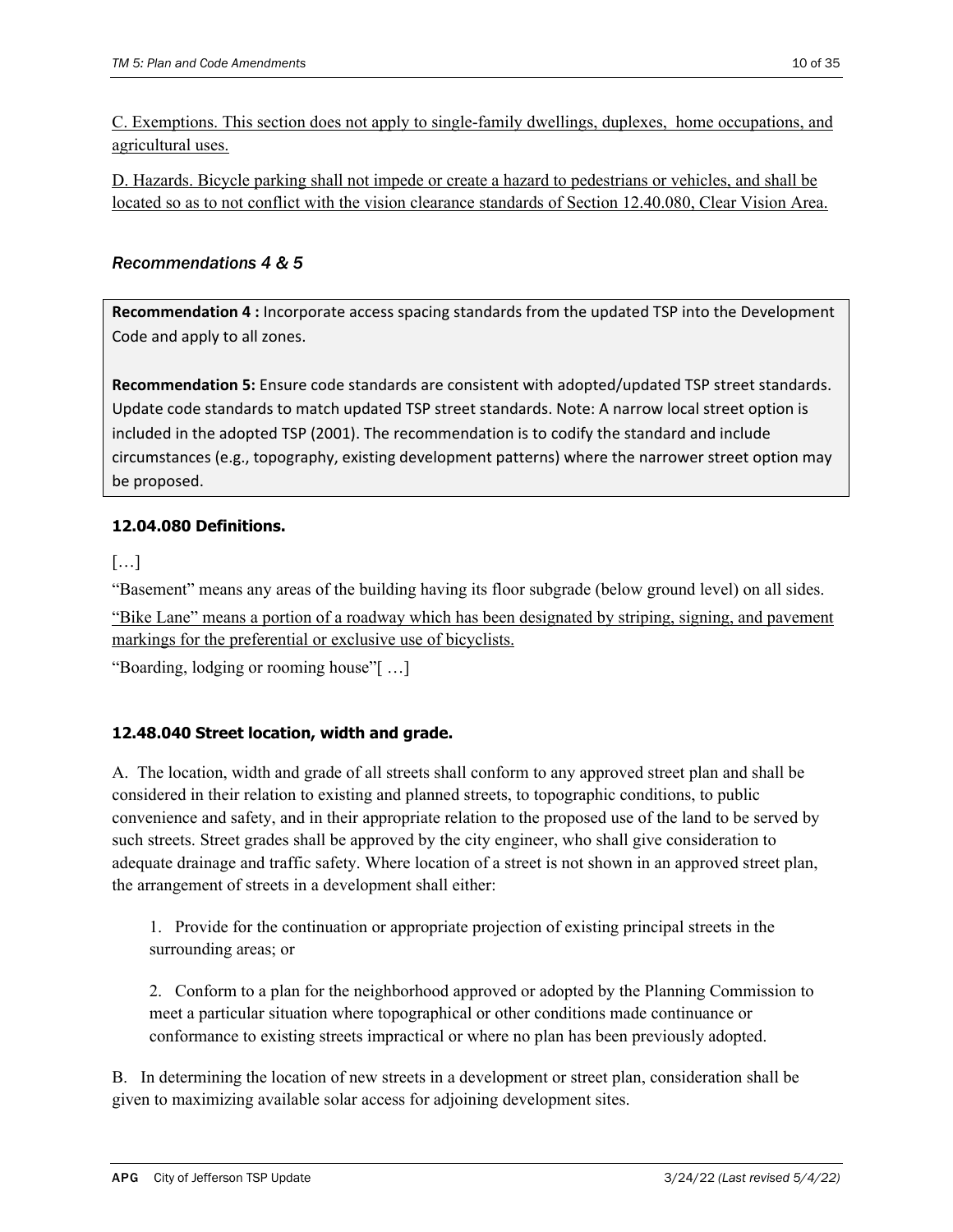C. Unless otherwise indicated on an approved street plan, the street right-of-way and roadway widths shall not be less than the minimum width in feet shown in the following table. Where a range is indicated, the width shall be determined by the City. Except by planned development or variance the City shall not allow street widths less than thirty-six (36) feet for streets over one thousand (1,000) feet in length, or less than thirty-four (3234) feet for streets under one thousand (1,000) feet in length.

| <b>Type of Street</b>                         | Minimum Right-of-way Width | Minimum Road-Curb-to-Curb<br>Width |
|-----------------------------------------------|----------------------------|------------------------------------|
| Arterial                                      | 72-70-120 feet             | 48-40-70 feet                      |
| Collector street                              | $60-80$ feet               | 36-48 feet                         |
| Local street                                  | 50-45-55 feet              | 34 - 36 feet                       |
| Radius for turnaround at<br>end of cul-de-sac | 45.43 feet                 | 38-36 feet                         |
| Alley                                         | 20 feet                    | 18-12-20 feet                      |

D. Unless otherwise approved by an adopted street plan, narrow local streets 28 feet-wide are permitted when one or more of the following conditions exist.

- 1. The block length or street segment is no more than 600 feet.
- 2. The block of street segment does not provide access to more than 20 homes.
- 3. The proposed street and intersection configuration meets clear vision standards pursuant to Section 12.40.080.
- D. All sidewalks must be a in compliance with Section 12.48.200.

E. Bike lanes are required on arterials and must be a minimum of 6 feet wide and comply with City design standards as set forth in the Standard Specifications Manual.

F. Approach Separation from Street Intersections. Unless modified by a variance, the following minimum distances shall be maintained between approaches and street intersections, where distance is measured from the edge of an approach surface to the edge of the roadway at its ultimate designated width:

1. On an arterial street: 385 feet

Or as required by ODOT, pursuant to Oregon Administrative Rule (OAR) 734-051 or Marion County standards.

2. On a major collector street: 300 ft feet

3. On a minor collector street: 200 ft feet

4. On a local street: 115 feet

5. Exception: The following streets are County-owned facilities and are subject to County access spacing standards: Main Street-Jefferson Scio Drive and North Avenue-Marion Road.

G. Approach Spacing. Unless modified by a variance or as required to maintain street operations and safety, the following minimum distances shall be maintained between approaches, where distance is measured from the edge of one approach to the edge of another: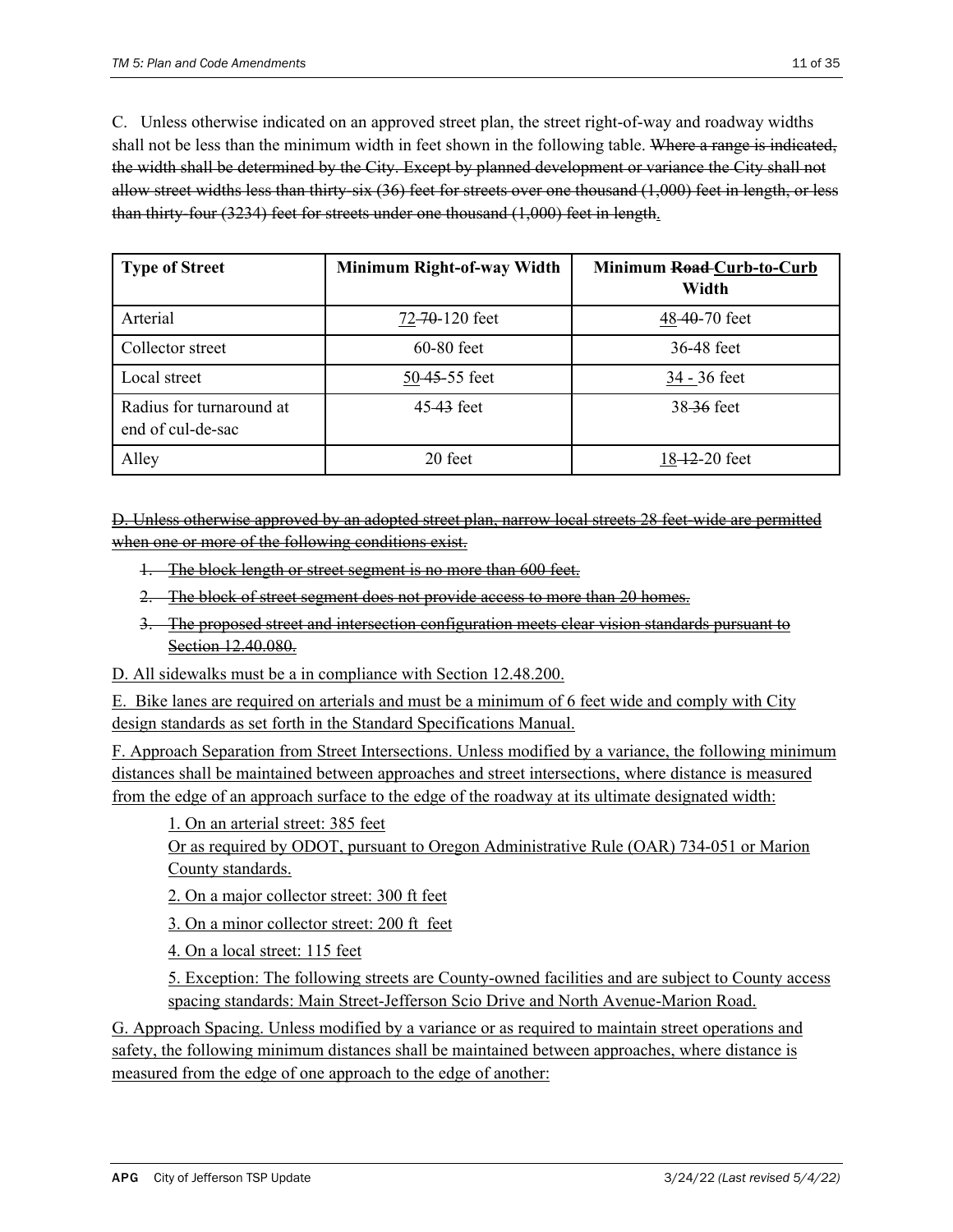1. On an arterial street: 150 feet

Or as required by ODOT, pursuant to Oregon Administrative Rule (OAR) 734-051 or Marion County standards.

2. On a major collector street: 115 ft feet

3. On a minor collector street: 50 ft feet

4. On a local street: 25 feet, or the Planning Commission may approve closer spacing where necessary to provide for on-street parking (e.g., between paired approaches)

5. Exception: The following streets are County-owned facilities and are subject to County approach spacing standards: Main Street-Jefferson Scio Drive and North Avenue-Marion Road.

## *Recommendation 6*

**Recommendation:** Incorporate thresholds for when a Transportation Impact Analysis (TIA) is required as part of a land use application, including language that confirms the City's ability to condition approval based on the findings of the TIA report. Include language that clarifies required mitigation be proportionate to the impacts of the proposed development and that conditions of approval may include off‐site improvements.

## **12.48.250 Traffic Impact Analysis**

The City or other road authority with jurisdiction may require a Traffic Impact Analysis (TIA) as part of an application for development, a change in use, or a change in access. When required, a TIA report must be submitted with a land use application in order to determine whether conditions are needed to protect and minimize impacts to transportation facilities, consistent with Section 660-012-0045(2)(b) and (e) of the State Transportation Planning Rule.

## A. TIA Report.

- 1. Applicability. A TIA report shall be required to be submitted with a land use application if the proposal is expected to involve one or more of the following:
	- a. The proposed development has a net trip generation that surpasses the threshold increase of 25 AM or PM peak hour trips, or more than 300 daily trips.
	- b. The development proposes new public streets, extensions of existing public streets, or closures of any portion of an existing public street.
	- c. The proposal is immediately adjacent to an intersection that is functioning below LOS D, unless alternative mobility targets for the intersection have been adopted by ODOT.
	- d. ODOT requires a TIA in conjunction with a requested approach road permit for direct approaches from OR 164, as specified in OAR 734-051-3030(4).
	- e. Existing or proposed approaches or access connections that do not meet minimum spacing or sight distance requirements or are located where vehicles entering or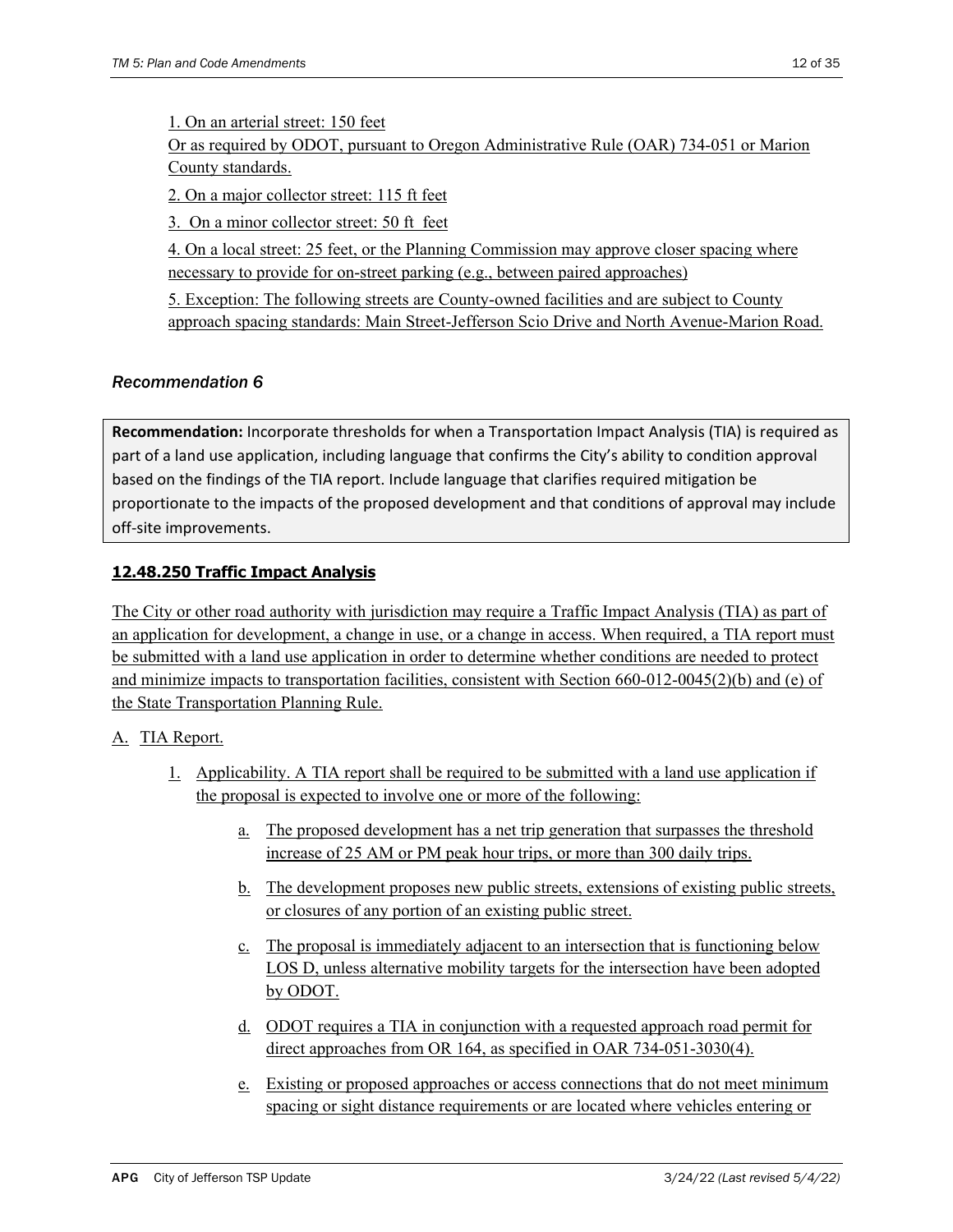leaving the property are restricted, or the location of an existing or proposed access driveway does not meet minimum access spacing of Section 12.48.040, or sight distance requirements of Section 12.40.080.

- f. An amendment to the Jefferson Comprehensive Plan or Zoning Map is proposed.
- 2. A professional civil or transportation engineer registered by the State of Oregon shall prepare the Traffic Impact Analysis.
- 3. Approval Criteria. When a TIA is required, a proposal is subject to the following criteria:
	- a. The TIA demonstrates that adequate transportation facilities exist to serve the proposed development, and where necessary identifies mitigation measures that resolve identified traffic safety problems in a manner that is satisfactory to the city engineer and, when state highway facilities are affected, to ODOT;
	- b. For affected non-highway facilities, the TIA report establishes that mobility standards adopted by the city have been met; and
	- c. Proposed public improvements are designed and will be constructed consistent with Public Works Design Standards and access standards specified in the Transportation System Plan.
- 4. Conditions of Approval.
	- a. The city may deny, approve, or approve a development proposal with conditions needed to meet operations, structural, and safety standards and provide the necessary right-of-way and improvements to ensure consistency with the city's Transportation System Plan.
	- b. Improvements required as a condition of development approval, when not voluntarily provided by the applicant, shall be roughly proportional to the impact of the development on transportation facilities. Findings supporting development approval shall indicate how the required improvements directly relate to and are roughly proportional to the impact of development.

## B. TIA Letter.

- 1. Applicability. If a proposal does not meet any applicability criteria in 12.48.250(A), the City may choose to require a TIA Letter to verify that a full TIA Report is not required. The TIA Letter shall include, but is not limited to:
	- a. Trip generation assessment based on the latest version of the Institute of Transportation Engineer (ITE) Trip Generation Manual.
	- b. A safety evaluation of on-site circulation and connectivity for pedestrians, bicycles, and motor vehicles.
	- c. Sight distance evaluation at the proposed access(es) per American Association of State Highway and Transportation Officials (AASHTO).
- 2. A TIA Letter must be prepared by a civil or transportation professional engineer registered by the State of Oregon.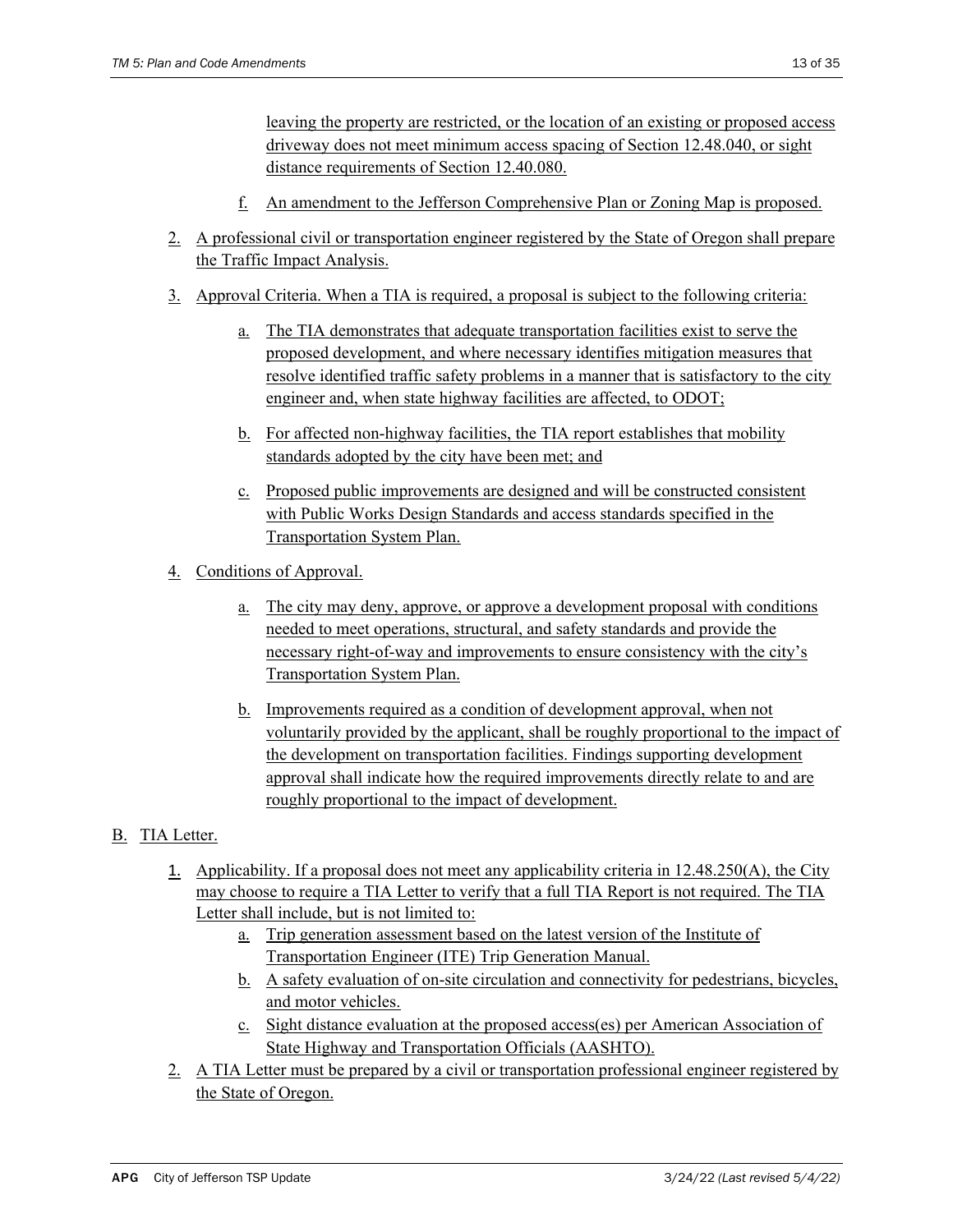#### *Recommendation 7*

**Recommendation:** Update and enhance pedestrian connectivity standards. Add requirements for bikeways along arterials and major collectors. See proposed bike lane requirements in Section 12.48.040.F under Recommendations 4 and 5.

#### **12.48.200 Sidewalks—General provisions.**

Except where exempted by the City Council, sidewalks shall be constructed, replaced or repaired to the City design standards as set forth in the Standard Specifications Manual and located as follows:

A. On both sides of arterial and limited access collector streets to be built at the time of street construction;

B. On both sides of all other streets and in pedestrian easements and right-of-way, except as provided further in this section, to be constructed along all portions of the property designated for pedestrian ways in conjunction with development of the property;

C. On both one sides of any industrial street to be constructed at the time of street construction or after determination of curb cut locations if rolled curbing is not used;

D. A planter strip separation of at least six five feet between curb and sidewalk shall may be required in the design of any arterial or major collector street where parking is prohibited adjacent to the curb, except where the following conditions exist: inadequate right-of-way; curb side sidewalks already exist on predominant portions of the street; conflict with utilities;

E. A planter strip separation of at least four feet between curb and sidewalk shall be required in the design of all other streets, excluding the perimeter of cul-de-sacs;

E. F. Sidewalks adjacent to collector and arterial streets shall be five feet in width. All other sidewalks shall be at least four five feet in width. All sidewalks shall provide a continuous unobstructed path. Width of sidewalks shall be measured from the back of the curb. Where obstructions exist or are proposed (including, but not limited to mailboxes, utility poles, trees, planters, fire hydrants, signs, bus stops, etc.), provisions shall be made to maintain a minimum of four feet of unobstructed width;

F. G. Maintenance of sidewalks, curbs and planter strips shall be the continuing obligation of the adjacent property owners.

## *Recommendation 8*

**Recommendation:** Add a provision that allows consolidated review of land use applications.

#### **12.72.010 Application review procedures designated.**

Five procedures to review and decide land use applications are designated. They vary in the decision authority, provision of public notice and review process. They shall be known as written comment, Type A, Type B, Type C and Type D.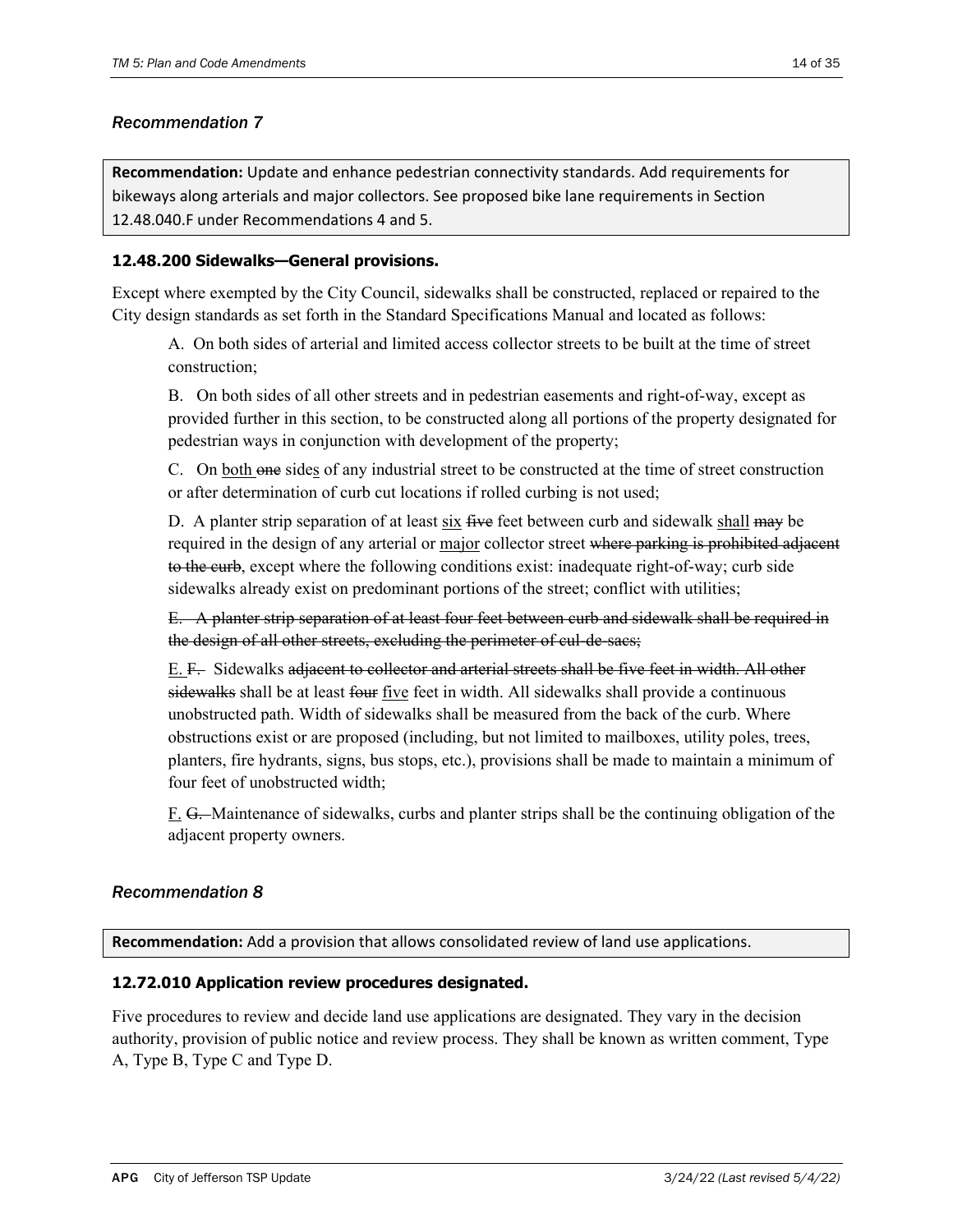When an applicant applies for more than one type of land use application for the same one or more contiguous parcels of land, the proceedings shall be consolidated for review and decision. When proceedings are consolidated, required notices may be consolidated, provided the notice identifies each application to be decided. When more than one application is reviewed in a hearing, separate findings and decisions shall be made on each application.

## *Recommendation 9*

**Recommendation:** Add language to the Development Code procedures sections specifying the need to provide ODOT notice when proposals are adjacent to, or that will have an impact on, transportation facilities.

## **12.72.030 Type A procedures.**

[…]

G. Except where a land use application would allow a structure less than thirty-five (35) feet in height and the property is located outside of the runway "approach surface" as defined by the Oregon Department of Aviation, the City Recorder, or designee, shall mail notice of a land use application to the owner of an airport defined by the Oregon Department of Aviation as a "public use airport" in accordance with ORS 227.175(6).

H. The City Recorder, or designee, shall mail notice to the Oregon Department of Aviation consistent with ORS 197.183 when the land use application, if approved, would result in a water impoundment larger than one-quarter acre (ten thousand eight hundred ninety (10,890) square feet) within ten thousand (10,000) feet of an airport identified in ORS 836.610(1).

I. The City Recorder, or designee, shall mail notice to transportation agencies, including the Oregon Department of Transportation, when the land use application, if approved, may impact facilities or services under their jurisdiction.

J. I. The City Recorder, or designee, shall provide to the applicant at the time the application is submitted an all-weather plastic notice at least two feet by two feet.

[change subsequent alphabetical numbering in Section 12.72.030]

## **12.72.040 Type B procedures.**

[…]

G. The City Recorder, or designee, shall provide notice to the Oregon Department of Aviation consistent with ORS 197.183 when the land use application, if approved, would result in a water impoundment larger than one-quarter acre (ten thousand eight hundred ninety (10,890) square feet) within ten thousand (10,000) feet of an airport identified in ORS 836.610(1).

H. Where a railroad-highway crossing provides or will provide the only access to land that is the subject of an application, the City Recorder, or designee, shall provide notice to the Oregon Department of Transportation, Rail Division, and the railroad company consistent with ORS 197.794.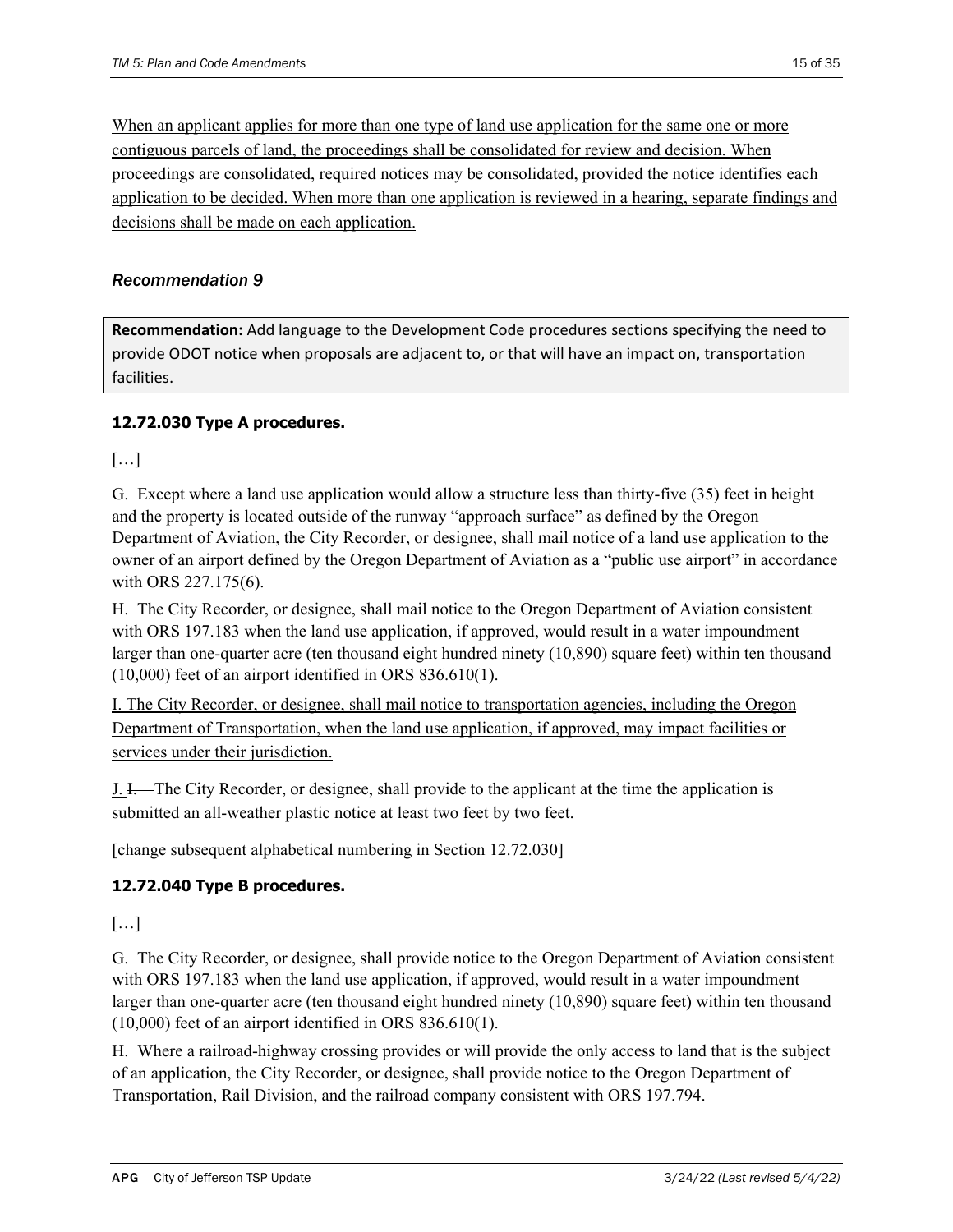I. The City Recorder, or designee, shall mail notice to transportation agencies, including the Oregon Department of Transportation, when the land use application, if approved, may impact facilities or services under their jurisdiction.

J. I. The City Recorder, or designee, shall provide to the applicant at the time the application is submitted an all-weather plastic notice at least two feet by two feet.

## **12.72.050 Type C procedures.**

[…]

H. Except where a land use application would allow a structure less than thirty-five (35) feet in height and the property is located outside of the runway "approach surface" as defined by the Oregon Department of Aviation, the City Recorder, or designee, shall provide notice of a public hearing on a land use application to the owner of an airport defined by the Oregon Department of Aviation as a "public use airport" in accordance with ORS 227.175(6).

I. The City Recorder, or designee, shall provide notice to the Oregon Department of Aviation consistent with ORS 197.183 when the land use application, if approved, would result in a water impoundment larger than one-quarter acre (ten thousand eight hundred ninety (10,890) square feet) within ten thousand (10,000) feet of an airport identified in ORS 836.610(1).

J. If a railroad-highway crossing provides or will provide the only access to land that is the subject of an application, the City Recorder, or designee, shall provide notice to the Oregon Department of Transportation, Rail Division, and the railroad company consistent with ORS 197.794.

K. The City Recorder, or designee, shall mail notice to transportation agencies, including the Oregon Department of Transportation, when the land use application, if approved, may impact facilities or services under their jurisdiction. L.  $\overline{K}$ . The City Recorder, or designee, shall provide to the applicant at the time the application is submitted an all-weather plastic notice at least two feet by two feet.

## **12.72.055 Type D procedures.**

B. The City Recorder, or designee, shall cause a public notice to be published in a newspaper of general circulation for the Planning Commission hearing and the City Council hearing at least twenty (20) days before each hearing. The City Recorder, or designee, shall provide a copy of the newspaper notice for each of the Planning Commission and City Council hearings to the applicant at the time the notice is provided to the newspaper.

> 2. Except where a legislative application would allow a structure less than thirty-five (35) feet in height and the property is located outside of the runway "approach surface" as defined by the Oregon Department of Aviation, the City Recorder, or designee, shall mail a copy of the newspaper notice on a legislative application to the owner of an airport defined by the Oregon Department of Aviation as a "public use airport" in accordance with ORS 227.175(6). 3. The City Recorder, or designee, shall mail a copy of the newspaper notice on a legislative

> application to the Oregon Department of Aviation consistent with ORS 197.183 when the application, if approved, would result in a water impoundment larger than one-quarter acre (ten thousand eight hundred ninety (10,890) square feet) within ten thousand (10,000) feet of an airport identified in ORS 836.610(1).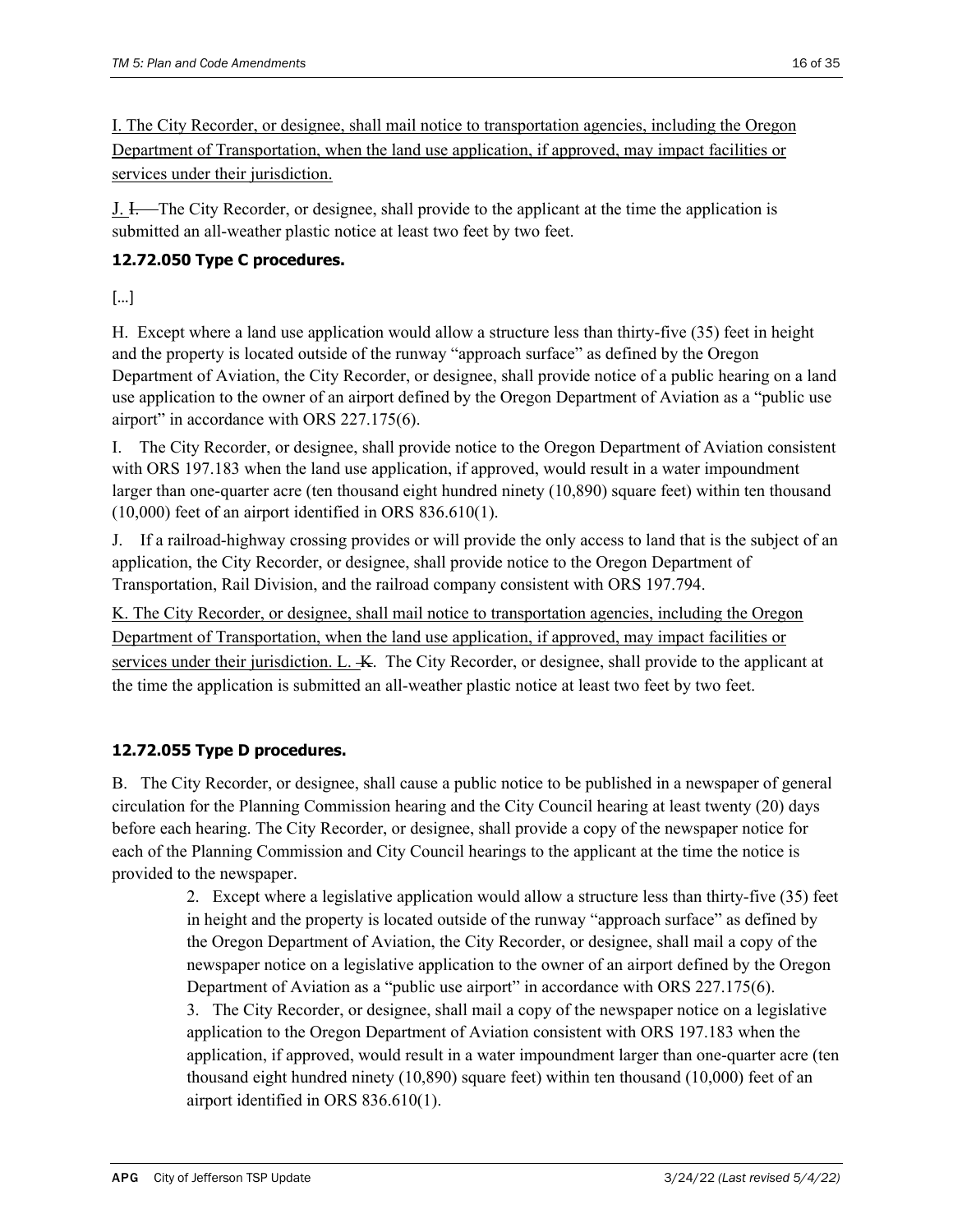4. If a railroad-highway crossing provides or will provide the only access to land that is the subject of an application, the City Recorder, or designee, shall mail a copy of the newspaper notice on a legislative application to the Oregon Department of Transportation, Rail Division, and the railroad company consistent with ORS 197.794.

5. The City Recorder, or designee, shall mail notice to transportation agencies, including the Oregon Department of Transportation, when the land use application, if approved, may impact facilities or services under their jurisdiction.

 $6.5.$  For purposes of appeal, subsection B, above, shall be deemed met when the City can provide an affidavit or other certification that such notice was given.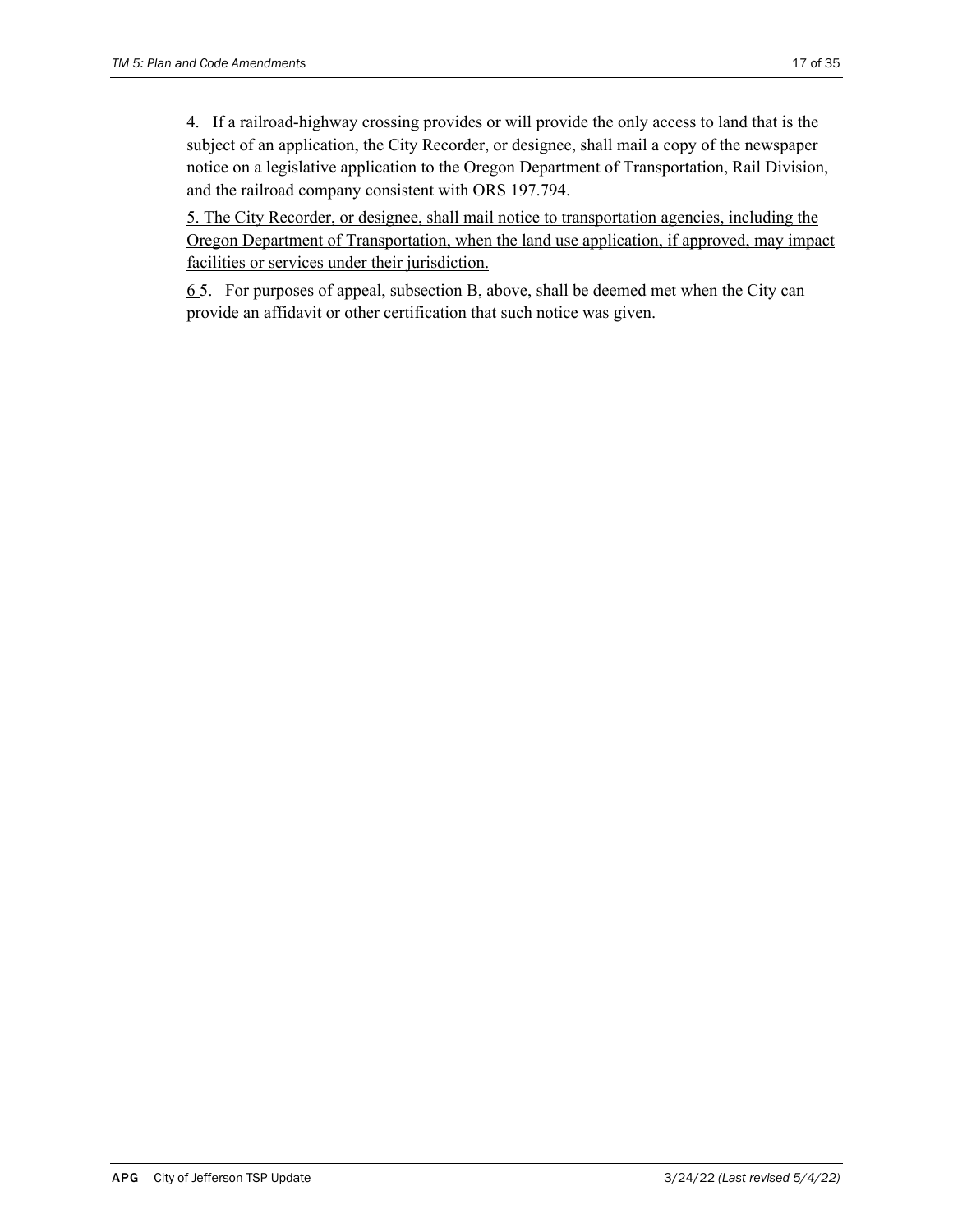#### *Recommendation 10*

**Recommendation:** Add criteria to Comprehensive Plan Amendments, Section 12.104.050, that specifically address TPR compliance. The criteria should require a "significant effect" determination for proposed amendments to the Comprehensive Plan or land use regulations and, consistent with TPR ‐ 0060, that the proposed changes are consistent with the "identified function, capacity, and performance standards" of the impacted facility.

## **12.104.050 Criteria.**

A legislative Type D application shall show conformance with each of the following:

- A. The applicable Comprehensive Plan Policies and Objectives;
- B. The applicable Statewide Planning Goals; and
- C. The applicable Oregon Administrative Rules;
- D. Short- and long-term impacts;
- E. Public benefit;
- F. Reasonable alternative proposals;
- G. Any other factors deemed relevant by Planning Commission or City Council.

H. Proposed amendments to the comprehensive plan or the zoning map shall be reviewed to determine whether it significantly affects a transportation facility pursuant to Section -0060 of Oregon Administrative Rule (OAR) 660-012, the Transportation Planning Rule (TPR). When the City, in consultation with the applicable roadway authority, finds that a proposed amendment would have a significant effect on a transportation facility, the City shall work with the roadway authority and applicant to modify the request or mitigate the impacts in accordance with the TPR and applicable law.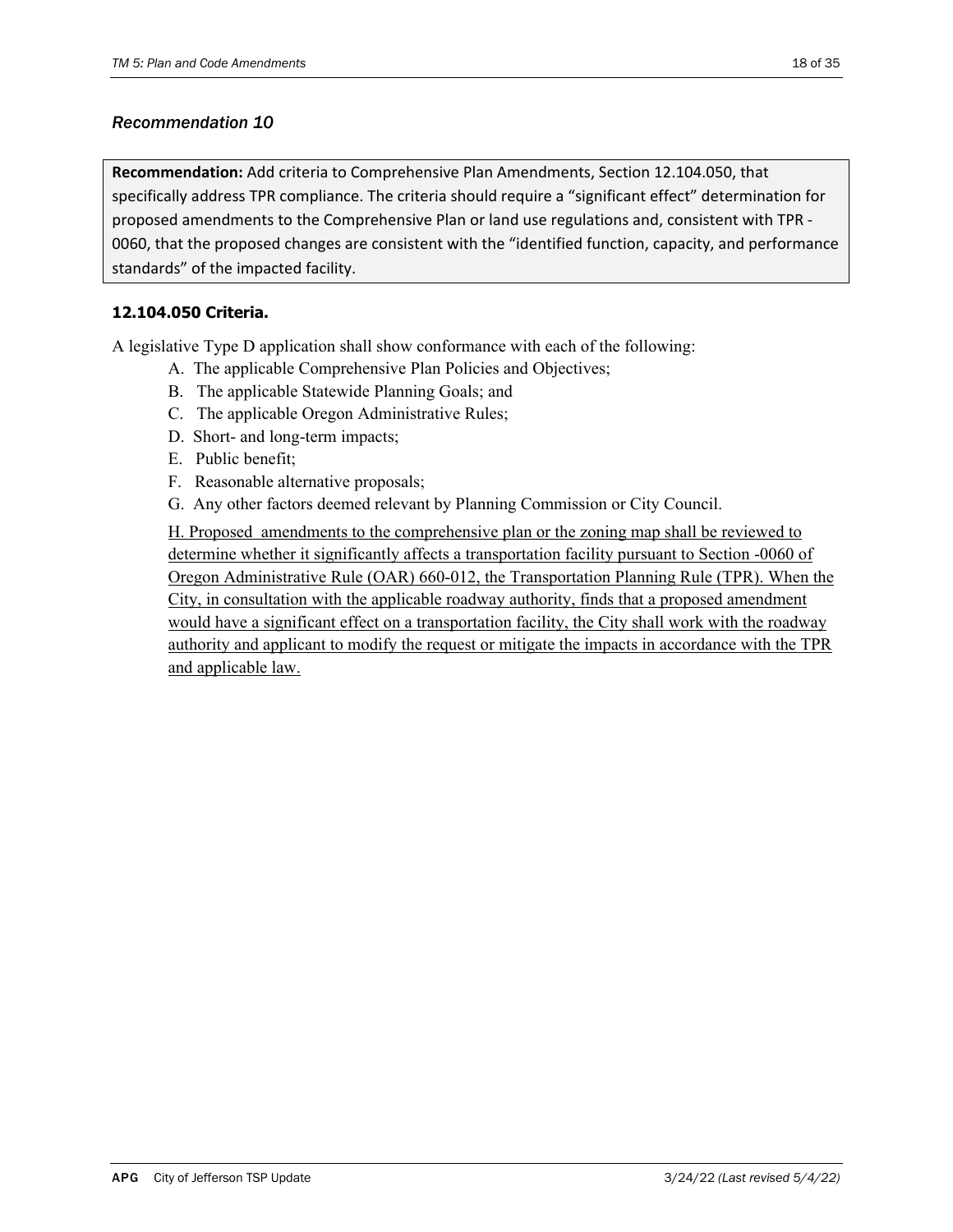## III. COMPREHENSIVE PLAN AMENDMENTS

Amendments to the policies in the Transportation section of the Comprehensive Plan are recommended to better reflect the updated TSP goals: safety; mobility, accessibility, and connectivity; livability; and coordination. Recommended changes are in an adoption‐ready format; text that is proposed to be added is shown as underlined, and text proposed to be removed is shown in strikeout.

The proposed amendments replace all existing transportation objectives and policies with new policies that are consistent with the goals and objectives that guided the TSP update process.<sup>1</sup> The updated Comprehensive Plan Goal and Policies section included below. The Transportation Element of the Comprehensive Plan includes a nearly identical set of objectives and policies; it will be replaced by the updated TSP upon its adoption.

#### **Goals and Policies**

LCDC Goal: "To provide and encourage safe, convenient, and economical transportation system"

Objective 1: To increase the safety of the Jefferson transportation system.

Policy 1: Rail crossings will be protected.

Policy 2: Bike paths and sidewalks will be provided to schools and downtown along major travel ways.

Policy 3: Adequate off-street parking will be provided for all new commercial development.

Policy 4: The City will cooperate with the Oregon Department of Transportation in implementation of the ODOT Six-Year Highway Improvement Plan.

Objective 2: To provide transportation needs for all residents.

Policy 1: All new developments will be located on improved full streets.

Policy 2: The following streets will be extended:

 $-3<sup>rd</sup>$  St. from Tanglewood to Greenwood

 $-4^{\text{th}}$  St. from Greenwood to Union

5<sup>th</sup> St. from Scio Rd. to Columbia and from Elm to Cemetery Rd.

Greenwood from  $3^{\text{rd}}$  to  $5^{\text{th}}$ 

<sup><sup>th</sup> St. from Cottonwood to Cemetery Rd.</sup>

Policy 3: The following street swill be developed:

‐ Talbot Rd. from 99E to Marion Rd.

**Bates St. from 99E to Marion Rd.** 

Objective 1: Provide safe routes, corridors, and intersections for all modes of transportation.

Policy 1: Encourage improved, safe crossings for bicycles and pedestrians across Jefferson Highway and across the railroad.

<sup>1</sup> Proposed new objectives and policies are based on the Recommended Goals and Objectives from Jefferson TSP Memo #1. Note that "Goals" have been renamed as objectives to better reflect the existing Comprehensive Plan structure.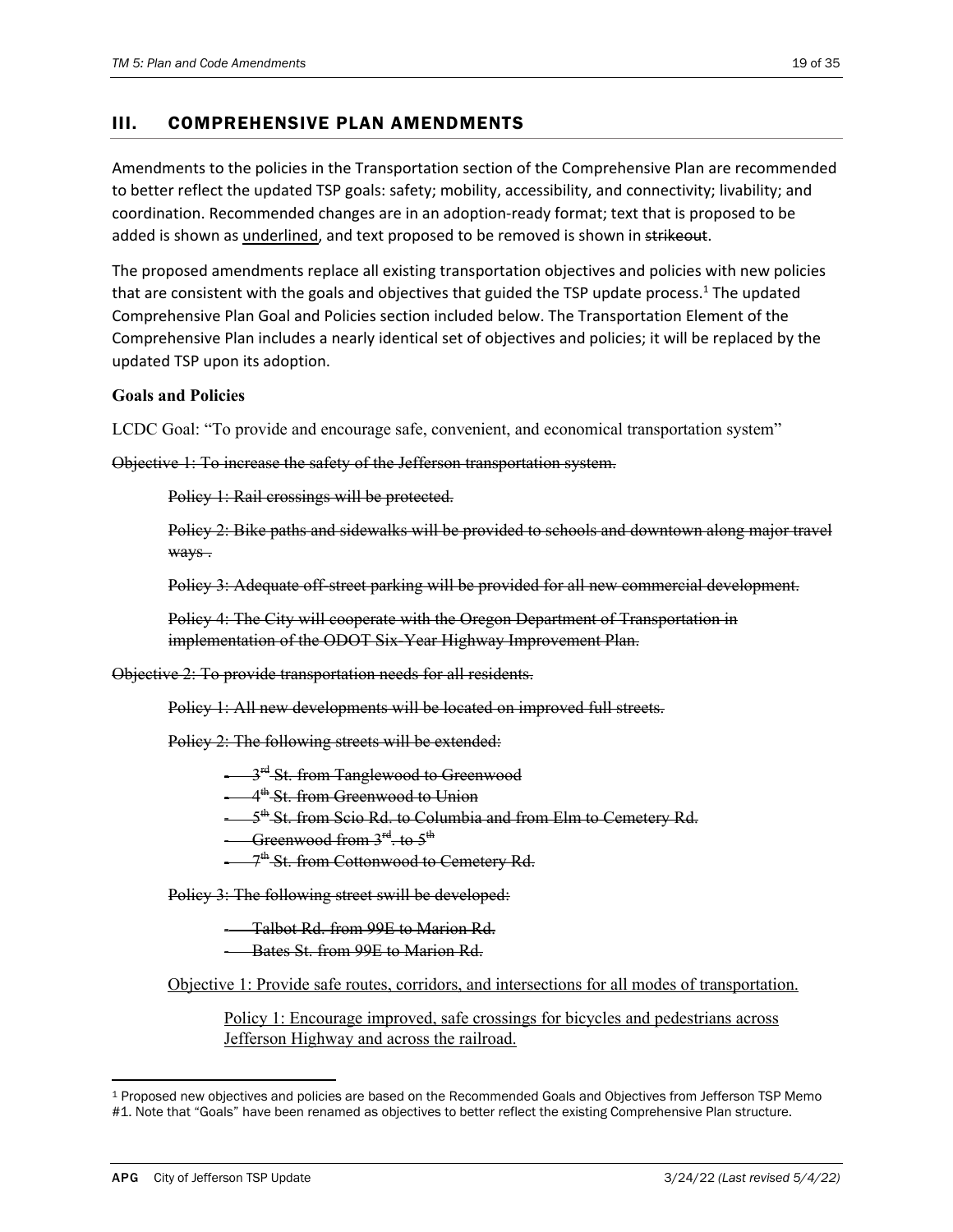Policy 2: Plan for and prioritize safe routes to schools.

Policy 3: Support improvements to areas that have increased risk factors for crashes.

Policy 4: Seek state and federal safety grants to help fund transportation safety projects in Jefferson.

Objective 2: Provide a transportation system that connects all members of the community to destinations within and beyond the City of Jefferson and optimize the performance of the transportation system for the efficient movement of people and goods.

Policy 1: Improve and create new connections between households and schools, parks, transit stops, employers, neighborhood commercial centers, health and social services and other essential destinations.

Policy 2: Provide a complete pedestrian and bicycle network throughout the City that provides connectivity and access to planned transit facilities and services.

Policy 3: Maintain adopted mobility standards.

Policy 4: Support the development of a regional public transit system that serves Jefferson's transportation disadvantages citizens and improves present and future mobility for citizens.

Policy 5: Seek new and creative funding sources to leverage high priority transportation projects.

Objective 3: Provide a transportation network that preserves the character of the City and makes it more convenient for people to walk, bike, use transit, and drive less to meet their daily needs.

Policy 1: Seek to balance the efficiency and travel speeds of Jefferson Highway with the desire to support a walkable and bikeable downtown area.

Policy 2: Prioritize projects that support a comfortable and inviting downtown to promote regional tourism, including bicycle tourism.

Policy 3: Implement streetscape projects in the downtown area that enhance the comfort and aesthetics of the core area of town.

Policy 4: Seek funding for programs that encourage healthy transportation habits, such as walking and bicycling.

Objective 4: Coordinate with regional partners to provide a cohesive and inter-connected transportation system.

Policy 1: Ensure that improvements and modifications to the transportation system are consistent with the goals and objectives of the City, Marion County, and the state.

Policy 2: The City will Coordinate with the Oregon Department of Transportation (ODOT) to implement system management and operations strategies on Jefferson Highway.

Policy 3: The City will continue to maintain relationships with Marion County, Linn County, the City of Salem, the City of Albany, and the Albany Area Metropolitan Planning Organization (AAMPO) to ensure a coordinated reginal transportation system.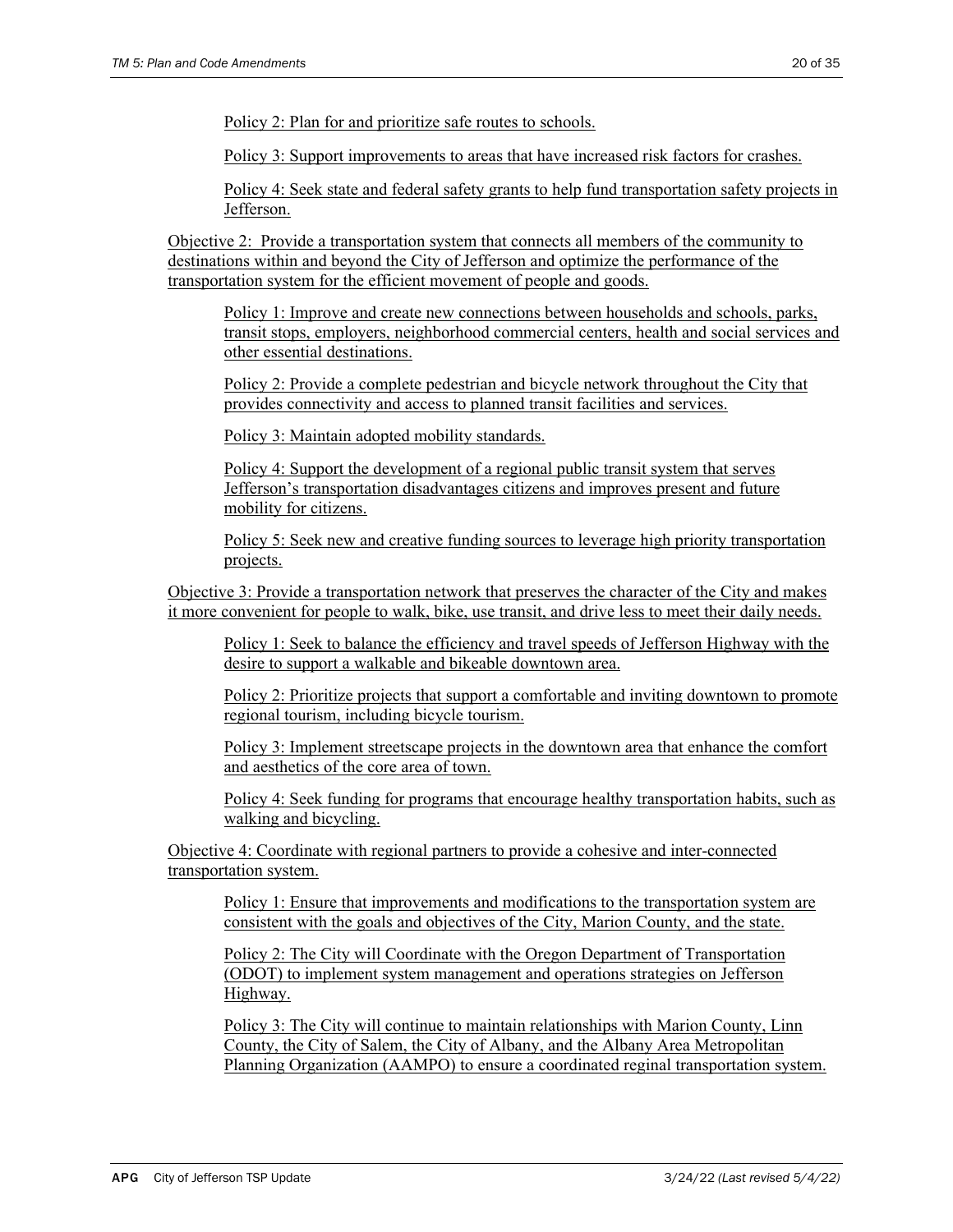Policy 4: The City, in collaboration with other agencies, will pursue grants to efficiently fund transportation improvements and programs.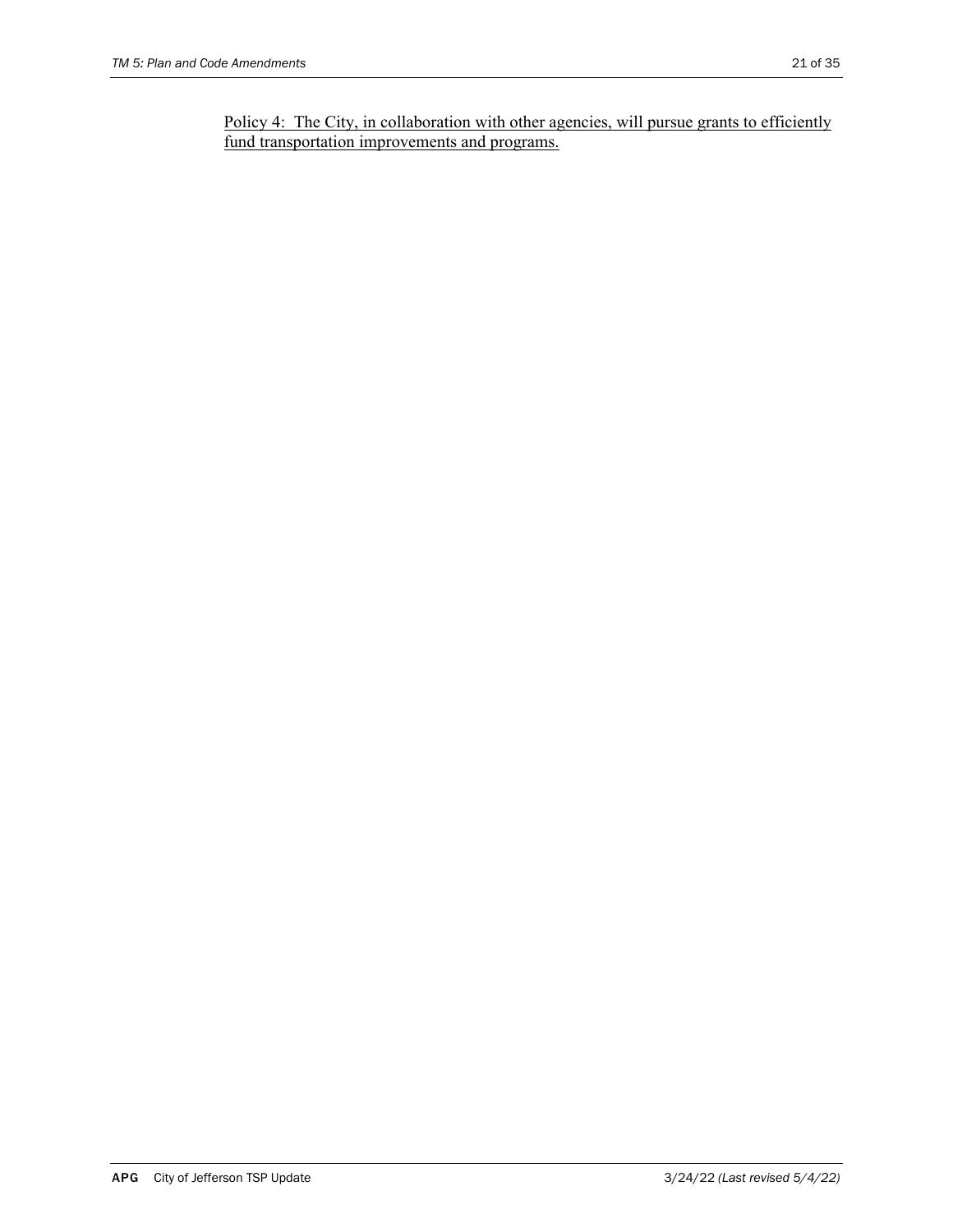# ATTACHMENT: TRANSPORTATION PLANNING RULE CODE EVALUATION

| <b>TPR Requirement</b>                                                                                                                                                                                                                                                                                                                                                                                                                                                                                                                                                                                                                                                                                                                                                                                                                                                                                                                                        | Jefferson Development Code Evaluation                                                                                                                                                                                                                                                                                                                                                                                                                                                                                                                                                                                                                                       |
|---------------------------------------------------------------------------------------------------------------------------------------------------------------------------------------------------------------------------------------------------------------------------------------------------------------------------------------------------------------------------------------------------------------------------------------------------------------------------------------------------------------------------------------------------------------------------------------------------------------------------------------------------------------------------------------------------------------------------------------------------------------------------------------------------------------------------------------------------------------------------------------------------------------------------------------------------------------|-----------------------------------------------------------------------------------------------------------------------------------------------------------------------------------------------------------------------------------------------------------------------------------------------------------------------------------------------------------------------------------------------------------------------------------------------------------------------------------------------------------------------------------------------------------------------------------------------------------------------------------------------------------------------------|
| OAR 660-012-0045                                                                                                                                                                                                                                                                                                                                                                                                                                                                                                                                                                                                                                                                                                                                                                                                                                                                                                                                              |                                                                                                                                                                                                                                                                                                                                                                                                                                                                                                                                                                                                                                                                             |
| (1) Each local government shall amend its land use<br>regulations to implement the TSP.                                                                                                                                                                                                                                                                                                                                                                                                                                                                                                                                                                                                                                                                                                                                                                                                                                                                       |                                                                                                                                                                                                                                                                                                                                                                                                                                                                                                                                                                                                                                                                             |
| (a) The following transportation facilities, services<br>and improvements need not be subject to land use<br>regulations except as necessary to implement the<br>TSP and, under ordinary circumstances do not have a<br>significant impact on land use:<br>(A) Operation, maintenance, and repair of<br>existing transportation facilities identified in the<br>TSP, such as road, bicycle, pedestrian, port,<br>airport and rail facilities, and major regional<br>pipelines and terminals;<br>(B) Dedication of right-of-way, authorization of<br>construction and the construction of facilities<br>and improvements, where the improvements are<br>consistent with clear and objective dimensional<br>standards;<br>(C) Uses permitted outright under ORS<br>215.213(1)(m) through (p) and 215.283(1)(k)<br>through (n), consistent with the provisions of<br>660-012-0065; and<br>(D) Changes in the frequency of transit, rail and<br>airport services. | The purpose of this provision is to allow for transportation uses, such as<br>operation, maintenance, and repair of transportation facilities identified in the<br>TSP, without being subject to land use regulations.<br>Transportation facilities, services, and improvements described in OAR -<br>0045(1)(a) are not included as uses permitted outright in any of the zones in the<br>Jefferson Development Code (Title 12 of the Jefferson Municipal Code).<br>Recommendation: Revise Development Code Section 12.12.040 to allow<br>transportation facilities, services, and improvements that are consistent with the<br>TSP to be permitted outright in all zones. |
| (b) To the extent, if any, that a transportation facility,<br>service, or improvement concerns the application of<br>a comprehensive plan provision or land use                                                                                                                                                                                                                                                                                                                                                                                                                                                                                                                                                                                                                                                                                                                                                                                               |                                                                                                                                                                                                                                                                                                                                                                                                                                                                                                                                                                                                                                                                             |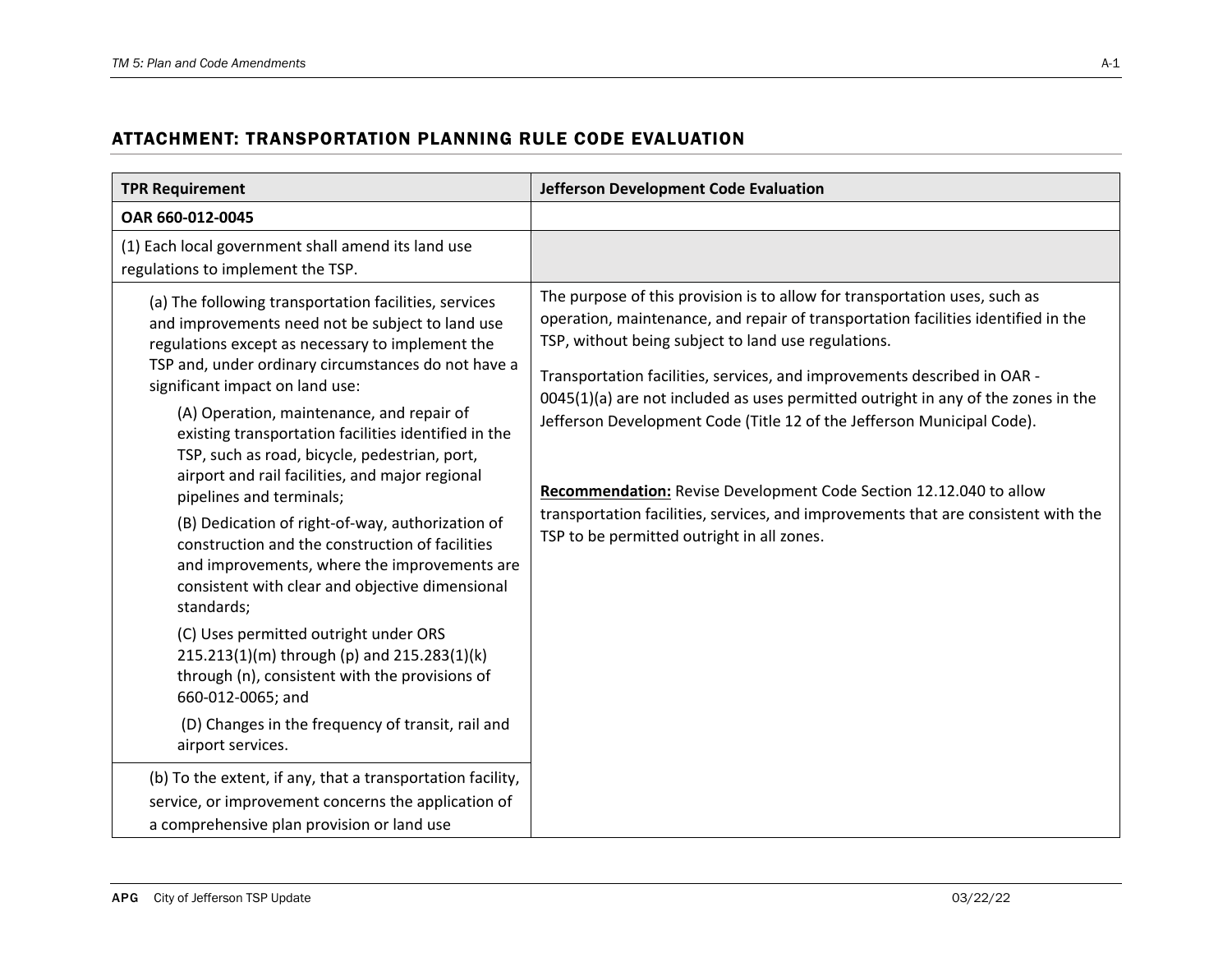| <b>TPR Requirement</b>                                                                                                                                                                                                                                                                                                                                                                                                                                                                                                                         | Jefferson Development Code Evaluation                                                                                                                                                                                                                                                                                                                                                                                                                                                                                                                                                                                                                                                                                                    |
|------------------------------------------------------------------------------------------------------------------------------------------------------------------------------------------------------------------------------------------------------------------------------------------------------------------------------------------------------------------------------------------------------------------------------------------------------------------------------------------------------------------------------------------------|------------------------------------------------------------------------------------------------------------------------------------------------------------------------------------------------------------------------------------------------------------------------------------------------------------------------------------------------------------------------------------------------------------------------------------------------------------------------------------------------------------------------------------------------------------------------------------------------------------------------------------------------------------------------------------------------------------------------------------------|
| regulation, it may be allowed without further land<br>use review if it is permitted outright or if it is subject<br>to standards that do not require interpretation or the<br>exercise of factual, policy or legal judgment.                                                                                                                                                                                                                                                                                                                   |                                                                                                                                                                                                                                                                                                                                                                                                                                                                                                                                                                                                                                                                                                                                          |
| (c) In the event that a transportation facility, service<br>or improvement is determined to have a significant<br>impact on land use or requires interpretation or the<br>exercise of factual, policy or legal judgment, the local<br>government shall provide a review and approval<br>process that is consistent with 660-012-0050. To<br>facilitate implementation of the TSP, each local<br>government shall amend regulations to provide for<br>consolidated review of land use decisions required to<br>permit a transportation project. | This TPR Section references project development and implementation-how a<br>transportation facility or improvement authorized in a TSP is designed and<br>constructed (660-012-0050). Project development may or may not require land<br>use decision-making. The TPR directs that during project development, projects<br>authorized in an acknowledged TSP will not be subject to further justification with<br>regard to their need, mode, function, or general location. To this end, the TPR<br>calls for consolidated review of land use decisions and proper noticing<br>requirements for affected transportation facilities and service providers.<br>The Development Code does not address consolidated review of applications. |
|                                                                                                                                                                                                                                                                                                                                                                                                                                                                                                                                                | Recommendation: Add a provision that allows consolidated review of<br>applications.                                                                                                                                                                                                                                                                                                                                                                                                                                                                                                                                                                                                                                                      |
| (2) Local governments shall adopt land use or subdivision<br>ordinance regulations, consistent with applicable federal<br>and state requirements, to protect transportation<br>facilities corridors and sites for their identified functions.<br>Such regulations shall include:                                                                                                                                                                                                                                                               |                                                                                                                                                                                                                                                                                                                                                                                                                                                                                                                                                                                                                                                                                                                                          |
| (a) Access control measures, for example, driveway<br>and public road spacing, median control and signal<br>spacing standards, which are consistent with the<br>functional classification of roads and consistent with<br>limiting development on rural lands to rural uses and<br>densities;                                                                                                                                                                                                                                                  | Chapter 12.48.150 regulates traffic requires traffic signals be included in<br>approved street plans. The Development Code does not specify exact standards<br>but requires "a signal meeting approved City specifications."<br>Chapter 12.80.190 regulates block length and spacing standards. Block lengths<br>shall not exceed 1,200 feet in length; blocks exceeding 800 feet must have an                                                                                                                                                                                                                                                                                                                                           |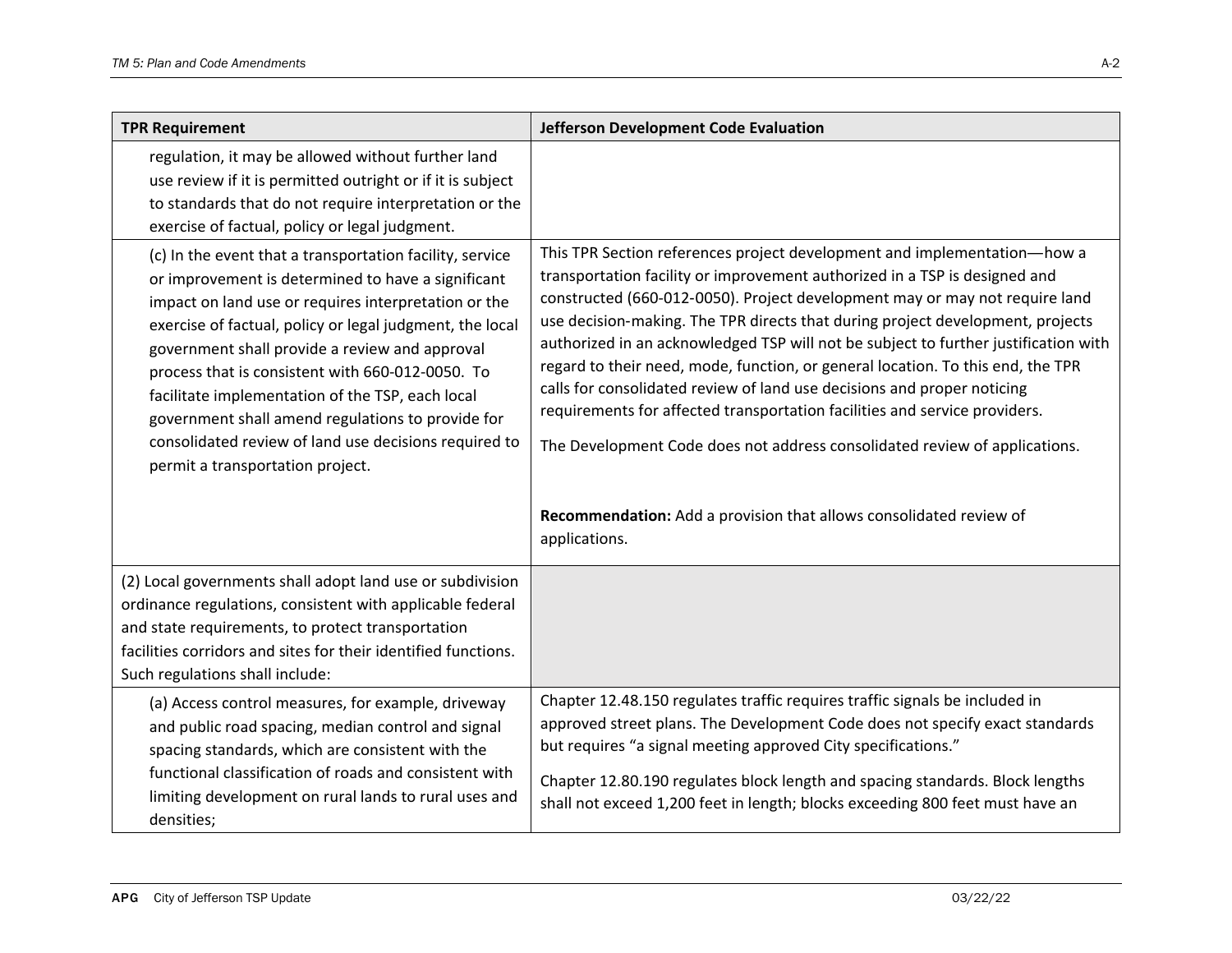| <b>TPR Requirement</b>                                                                              | Jefferson Development Code Evaluation                                                                                                                                                                                                                                                                                                                                                                   |
|-----------------------------------------------------------------------------------------------------|---------------------------------------------------------------------------------------------------------------------------------------------------------------------------------------------------------------------------------------------------------------------------------------------------------------------------------------------------------------------------------------------------------|
|                                                                                                     | improved pedestrian way separation. Blocks adjacent to arterials are excepted, a<br>variance to the standard may be justified due to topography or layout of adjacent<br>development. Recommended minimum arterial spacing is 1,800 feet. Required<br>right-of-way widths are established in Section 12.48.040.                                                                                         |
|                                                                                                     | Street locations are subject to street plan approval, which dictates where streets<br>are built based upon "their relation to existing and planned streets, to<br>topographic conditions, to public convenience and safety, and in their<br>appropriate relation to the proposed use of the land to be served by such<br>streets." (Subsection 12.48.40.A)                                              |
|                                                                                                     | Access control measures are addressed in Section 12.30.120, Access and<br>Circulation, and regulate access under certain circumstances, such as alley access<br>and access via easements. Subsection 12.80.190.C. regulates situations where<br>sites have multiple frontages. The Development Code does not limit the number<br>of accesses permitted and does not establish access spacing standards. |
|                                                                                                     | Recommendation: The TSP update process has proposed revised minimum right-<br>of-way and pavement widths based on street functional classifications. The<br>Development Code should be updated to be consistent with the standards in the<br>updated TSP. Access and road spacing standards in the Updated TSP should be<br>incorporated into the Development Code.                                     |
| (b) Standards to protect the future operations of<br>roads, transitways and major transit corridors | Special setbacks for properties abutting future right-of-way are regulated in<br>Section 12.40.070. The future rights-of-way are regulated by the Comprehensive<br>Plan and future street plans, including the widening of existing streets.                                                                                                                                                            |
|                                                                                                     | Future street proposals are required for partitions and subdivisions per Section<br>12.80.120. A land division submittal requirement is showing the pattern of<br>existing and future streets within 200 feet of the subject site. This is not required                                                                                                                                                 |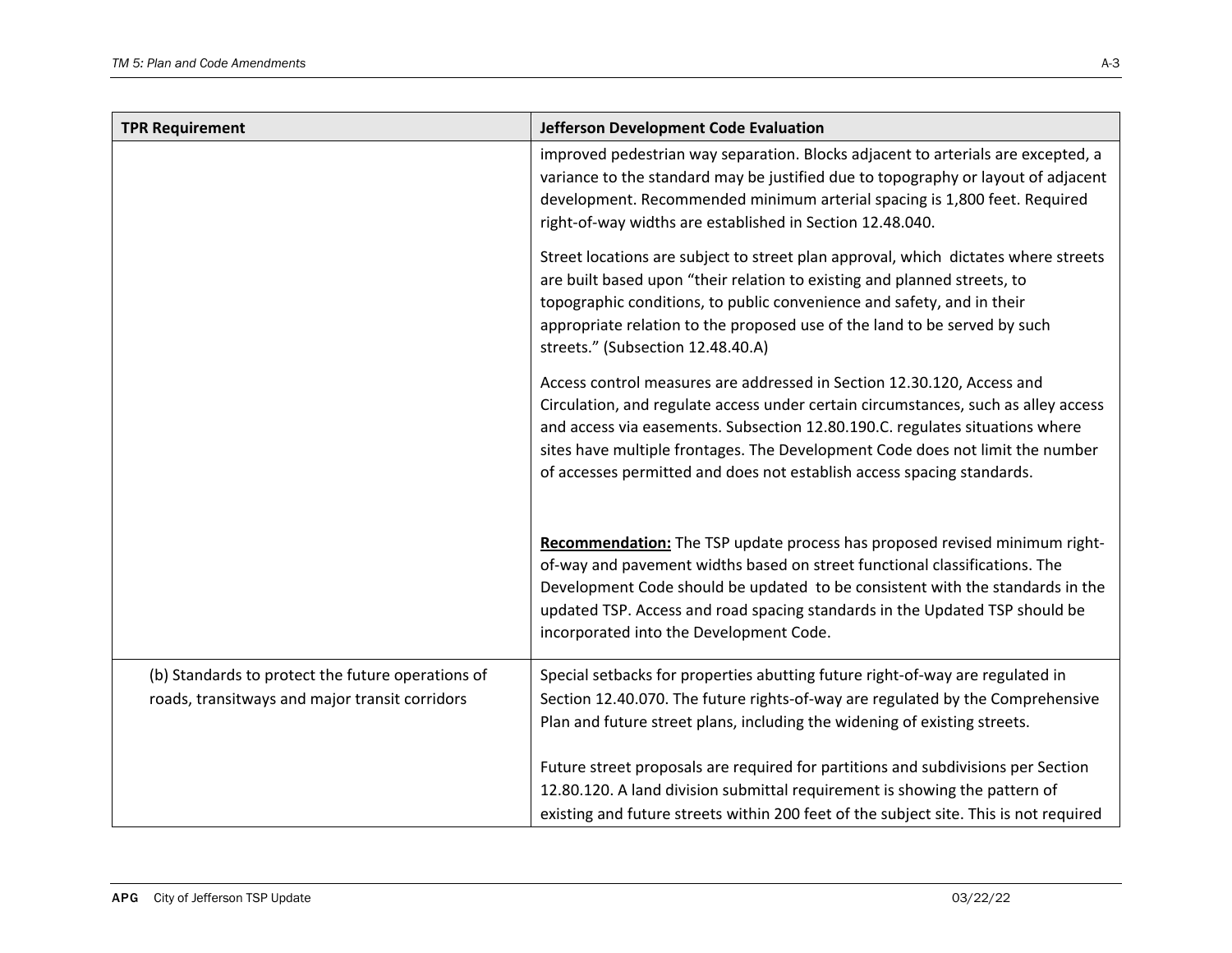| <b>TPR Requirement</b>                                                                                                                                                                   | <b>Jefferson Development Code Evaluation</b>                                                                                                                                                                                                                                                                                                                                                                                                                                                                                                                                                                                                                            |
|------------------------------------------------------------------------------------------------------------------------------------------------------------------------------------------|-------------------------------------------------------------------------------------------------------------------------------------------------------------------------------------------------------------------------------------------------------------------------------------------------------------------------------------------------------------------------------------------------------------------------------------------------------------------------------------------------------------------------------------------------------------------------------------------------------------------------------------------------------------------------|
|                                                                                                                                                                                          | for streets that are established by the Comprehensive Plan or in an already<br>approved future street plan.                                                                                                                                                                                                                                                                                                                                                                                                                                                                                                                                                             |
|                                                                                                                                                                                          | As noted in the previous Recommendation, the Development Code should<br>include updated transportation facility standards, consistent with the updated<br>TSP. A transportation impact analysis (TIA) or study requirement can help ensure<br>that standards are met, and that the community has adequate information<br>regarding the expected impacts of a proposed development. The information<br>provided as part of a development proposal can be the basis of conditions of<br>approval related to transportation-related mitigation. Currently, the<br>Development Code does not include any requirements for a study or analysis of<br>transportation impacts. |
|                                                                                                                                                                                          | Recommendation: The Development Code should incorporate thresholds for<br>when a TIA is required as part of a land use application, including language that<br>confirms conditions of approvals can be established based on the findings of the<br>TIA report.                                                                                                                                                                                                                                                                                                                                                                                                          |
| (c) Measures to protect public use airports by<br>controlling land uses within airport noise corridors<br>and imaginary surfaces, and by limiting physical<br>hazards to air navigation; | There are no public use airports located in Jefferson or in the vicinity.<br>The provision is not applicable.                                                                                                                                                                                                                                                                                                                                                                                                                                                                                                                                                           |
| (d) A process for coordinated review of future land<br>use decisions affecting transportation facilities,<br>corridors or sites;                                                         | See response to -0045(1)(c).                                                                                                                                                                                                                                                                                                                                                                                                                                                                                                                                                                                                                                            |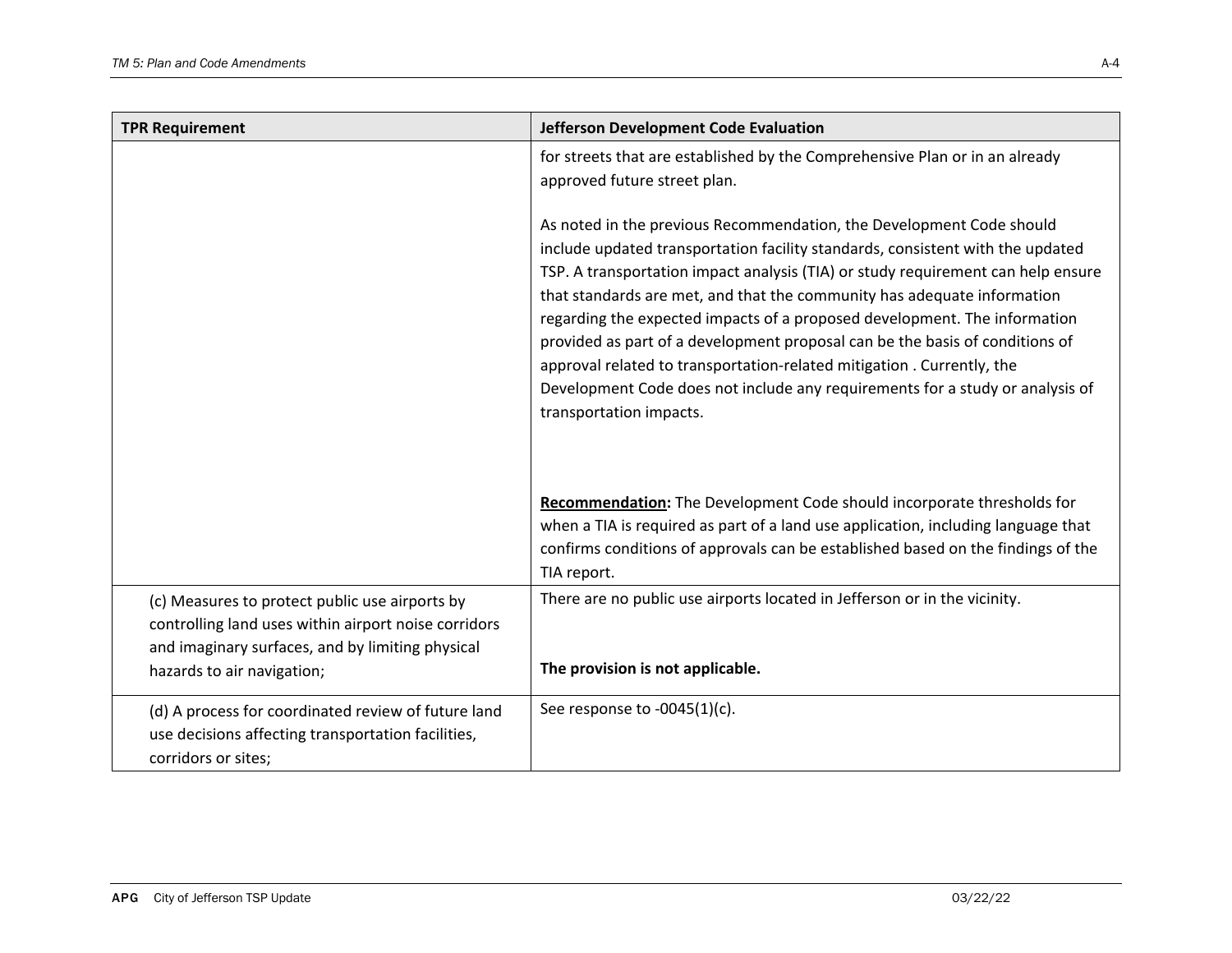| <b>TPR Requirement</b>                                                                                                                                                                                                                                                                                              | Jefferson Development Code Evaluation                                                                                                                                                                                                                                                                                                                                                                                                                                                                                                                                                                                                                                                                                                                                                                                                                                                                  |
|---------------------------------------------------------------------------------------------------------------------------------------------------------------------------------------------------------------------------------------------------------------------------------------------------------------------|--------------------------------------------------------------------------------------------------------------------------------------------------------------------------------------------------------------------------------------------------------------------------------------------------------------------------------------------------------------------------------------------------------------------------------------------------------------------------------------------------------------------------------------------------------------------------------------------------------------------------------------------------------------------------------------------------------------------------------------------------------------------------------------------------------------------------------------------------------------------------------------------------------|
| (e) A process to apply conditions to development<br>proposals in order to minimize impacts and protect<br>transportation facilities, corridors or sites;                                                                                                                                                            | The Development Code requires compliance with the Comprehensive Plan for<br>certain land use applications (quasi-judicial, legislative, and conditional use<br>permits). Future roadways are described in the Comprehensive Plan; the TSP is<br>the transportation element of the Comprehensive Plan. Code requirements<br>ensure that proposed developments are consistent with the planned<br>transportation plan, but are not explicit regarding the City's ability to apply<br>conditions of approval to protect transportation facilities.<br>As described above, a TIA requirement is an additional tool that can be required<br>of land use amendment proposals and proposed developments that meet or<br>exceed established trip thresholds or mobility standards and/or impacts on<br>known safety sites. Transportation-related conditions can be based on the<br>findings of those studies. |
|                                                                                                                                                                                                                                                                                                                     | Recommendations: Develop TIA requirements and thresholds as well as a<br>provision that allows conditions that minimize impacts and protect transportation<br>facilities as determined as needed by TIA findings.                                                                                                                                                                                                                                                                                                                                                                                                                                                                                                                                                                                                                                                                                      |
| (f) Regulations to provide notice to public agencies<br>providing transportation facilities and services,<br>MPOs, and ODOT of:<br>A. Land use applications that require public<br>hearings;<br>B. Subdivision and partition applications;<br>Other applications which affect private<br>C.<br>access to roads; and | Jefferson is located in the Albany MPO, but is not served by transit. Oregon<br>Highway 164 is a significant ODOT facility that goes through Jefferson.<br>For all applications including, but not limited to, conditional uses, subdivisions,<br>quasi-judicial and legislative, notice to ODOT is required only when a railroad<br>crossing provides the only access to the subject site.                                                                                                                                                                                                                                                                                                                                                                                                                                                                                                            |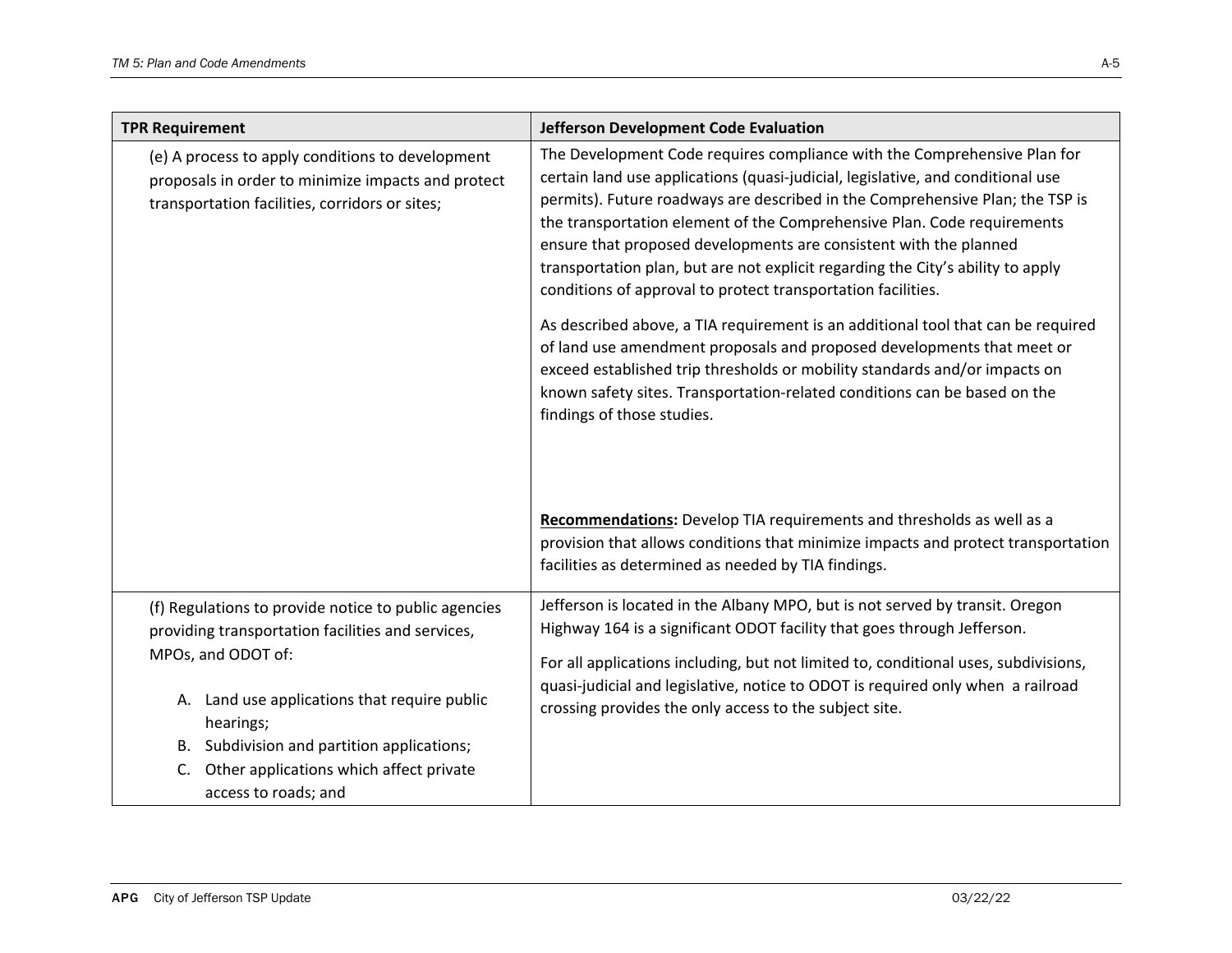| <b>TPR Requirement</b>                                                                                                                                                                                                                                                                                                                                                                                                                                                                                                                                                                                                                                                                                                                            | Jefferson Development Code Evaluation                                                                                                                                                                                                                                                                                                                        |
|---------------------------------------------------------------------------------------------------------------------------------------------------------------------------------------------------------------------------------------------------------------------------------------------------------------------------------------------------------------------------------------------------------------------------------------------------------------------------------------------------------------------------------------------------------------------------------------------------------------------------------------------------------------------------------------------------------------------------------------------------|--------------------------------------------------------------------------------------------------------------------------------------------------------------------------------------------------------------------------------------------------------------------------------------------------------------------------------------------------------------|
| D. Other applications within airport noise<br>corridor and imaginary surfaces which affect<br>airport operations.                                                                                                                                                                                                                                                                                                                                                                                                                                                                                                                                                                                                                                 | Recommendations: Add language to the Development Code procedures sections<br>specifying the need to provide ODOT notice of proposals that are adjacent to, or<br>that will have an impact on, transportation facilities or services.<br>Those provisions could be broadened to include transit providers once transit<br>service is attainable in Jefferson. |
| (g) Regulations assuring amendments to land use<br>designations, densities, and design standards are<br>consistent with the functions, capacities and<br>performance standards of facilities identified in the<br>TSP.                                                                                                                                                                                                                                                                                                                                                                                                                                                                                                                            | See response related to TIA requirements in TPR -0045(2)(b) and plan and land<br>use regulation amendments in -0060.                                                                                                                                                                                                                                         |
| (3) Local governments shall adopt land use or subdivision<br>regulations for urban areas and rural communities as set<br>forth below. The purposes of this section are to provide<br>for safe and convenient pedestrian, bicycle and vehicular<br>circulation consistent with access management standards<br>and the function of affected streets, to ensure that new<br>development provides on-site streets and accessways<br>that provide reasonably direct routes for pedestrian and<br>bicycle travel in areas where pedestrian and bicycle<br>travel is likely if connections are provided, and which<br>avoids wherever possible levels of automobile traffic<br>which might interfere with or discourage pedestrian or<br>bicycle travel. |                                                                                                                                                                                                                                                                                                                                                              |
| (a) Bicycle parking facilities as part of new multi-<br>family residential developments of four units or<br>more, new retail, office and institutional<br>developments, and all transit transfer stations and<br>park-and-ride lots.                                                                                                                                                                                                                                                                                                                                                                                                                                                                                                              | The Development Code does not have any provisions requiring bicycle parking<br>facilities. Parking standards, including minimum parking and design requirements,<br>are found in Chapter 12.44 of the Development Code.                                                                                                                                      |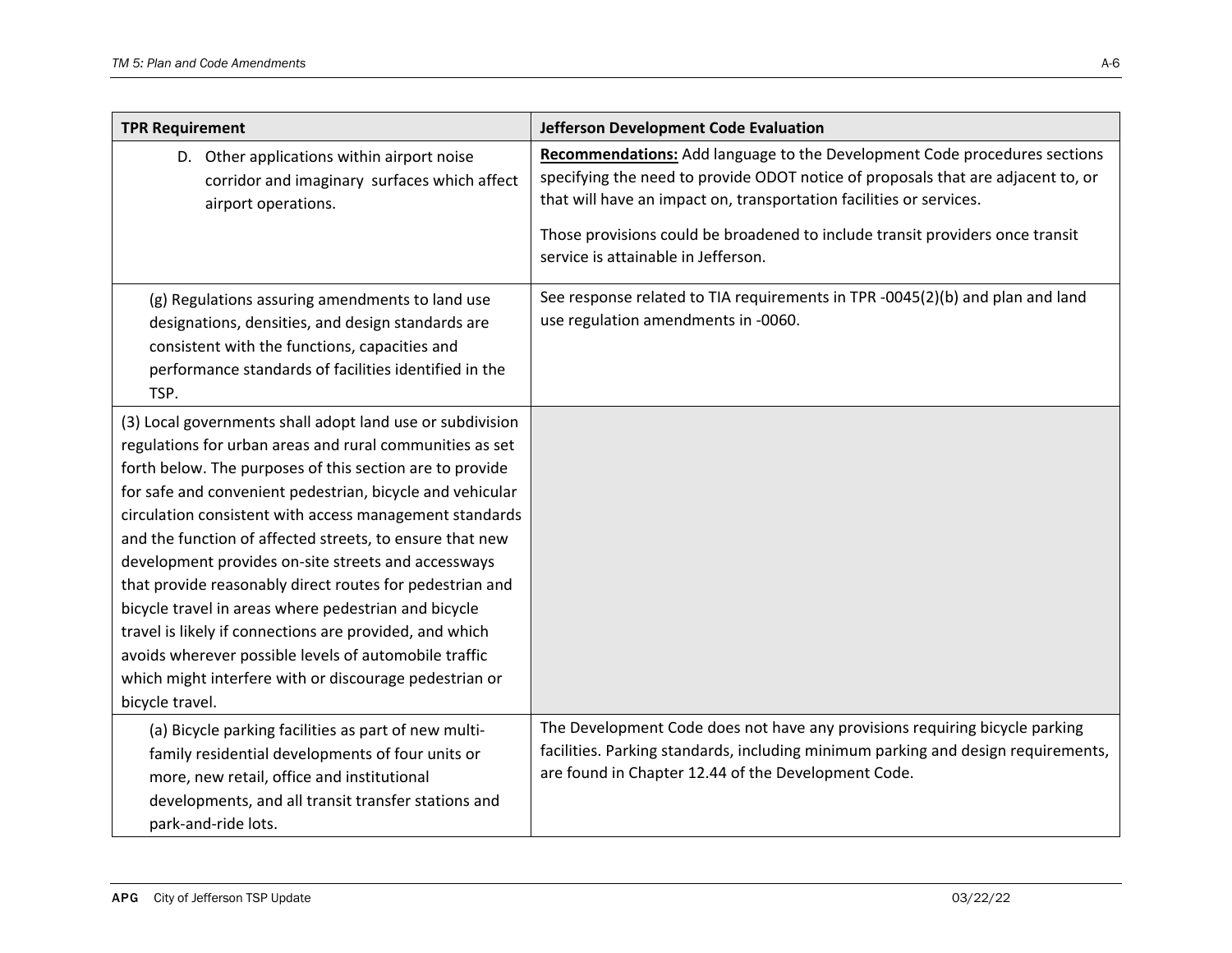| <b>TPR Requirement</b>                                                                                                                                                                                                                                                                                                                                                                                                                                                                                                                                                                                                                                                                                                                                | Jefferson Development Code Evaluation                                                                                                                                                                                                                                                                                                                                                                                                                                                                                                                                                                                                                                                                                                                                                                                                                                                                                                                                                                       |
|-------------------------------------------------------------------------------------------------------------------------------------------------------------------------------------------------------------------------------------------------------------------------------------------------------------------------------------------------------------------------------------------------------------------------------------------------------------------------------------------------------------------------------------------------------------------------------------------------------------------------------------------------------------------------------------------------------------------------------------------------------|-------------------------------------------------------------------------------------------------------------------------------------------------------------------------------------------------------------------------------------------------------------------------------------------------------------------------------------------------------------------------------------------------------------------------------------------------------------------------------------------------------------------------------------------------------------------------------------------------------------------------------------------------------------------------------------------------------------------------------------------------------------------------------------------------------------------------------------------------------------------------------------------------------------------------------------------------------------------------------------------------------------|
|                                                                                                                                                                                                                                                                                                                                                                                                                                                                                                                                                                                                                                                                                                                                                       | Recommendation: Add language to Section 12.44.060 that requires bicycle<br>parking facilities for multifamily, retail, office, and institutional developments.                                                                                                                                                                                                                                                                                                                                                                                                                                                                                                                                                                                                                                                                                                                                                                                                                                              |
| (b) On-site facilities shall be provided which<br>accommodate safe and convenient pedestrian and<br>bicycle access from within new subdivisions, multi-<br>family developments, planned developments,<br>shopping centers, and commercial districts to<br>adjacent residential areas and transit stops, and to<br>neighborhood activity centers within one-half mile of<br>the development. Single-family residential<br>developments shall generally include streets and<br>accessways. Pedestrian circulation through parking<br>lots should generally be provided in the form of<br>accessways.<br>(A) "Neighborhood activity centers" includes, but<br>is not limited to, existing or planned schools,<br>parks, shopping areas, transit stops or | Bikeways and sidewalks: Bikeways are not addressed in the Jefferson<br>Development Code. Per Section 12.30.120, pedestrian access and circulation<br>must be provided pursuant to the following:<br>"Multiple building developments and developments with off-street parking shall<br>provide a continuous pedestrian pathway system that extends throughout the<br>development site, and connects to all building entrances and all future phases of<br>development. The developer may also be required to connect or stub pathway(s)<br>to adjacent streets and private property, as applicable. Pathways within<br>developments shall provide safe, reasonably direct and convenient connections<br>between primary entrances and all adjacent streets"<br>Pursuant to Section 12.48.200, sidewalks are required to be constructed on both<br>sides of arterial and collector streets and to be 5 feet in width. All other<br>sidewalks are required to be 4 feet in width. All sidewalks must provide a |
| employment centers;<br>(B) Bikeways shall be required along arterials and<br>major collectors. Sidewalks shall be required<br>along arterials, collectors and most local streets<br>in urban areas except that sidewalks are not<br>required along controlled access roadways, such<br>as freeways;<br>(C) Cul-de-sacs and other dead-end streets may<br>be used as part of a development plan,<br>consistent with the purposes set forth in this<br>section;<br>(D) Local governments shall establish their own<br>standards or criteria for providing streets and                                                                                                                                                                                   | "continuous unobstructed path."<br>Parking lots: For multifamily development pedestrian connectivity is required<br>from the site to the public sidewalk (Section 12.44.050). The pathways must 10<br>feet away from dwellings. For all other uses, pedestrian connectivity within<br>parking lots is not regulated.<br>Cul-de-sacs: The Development Code limits the cul-de-sacs length to 400 feet. The<br>Planning Commission may approve dead-end streets longer than 400 feet may be<br>approved by the Planning Commission if "no other means is available for<br>development of the property and special provisions are made for public facilities,<br>pedestrian and bicycle circulation, and emergency service access." (Section<br>12.48.080)                                                                                                                                                                                                                                                      |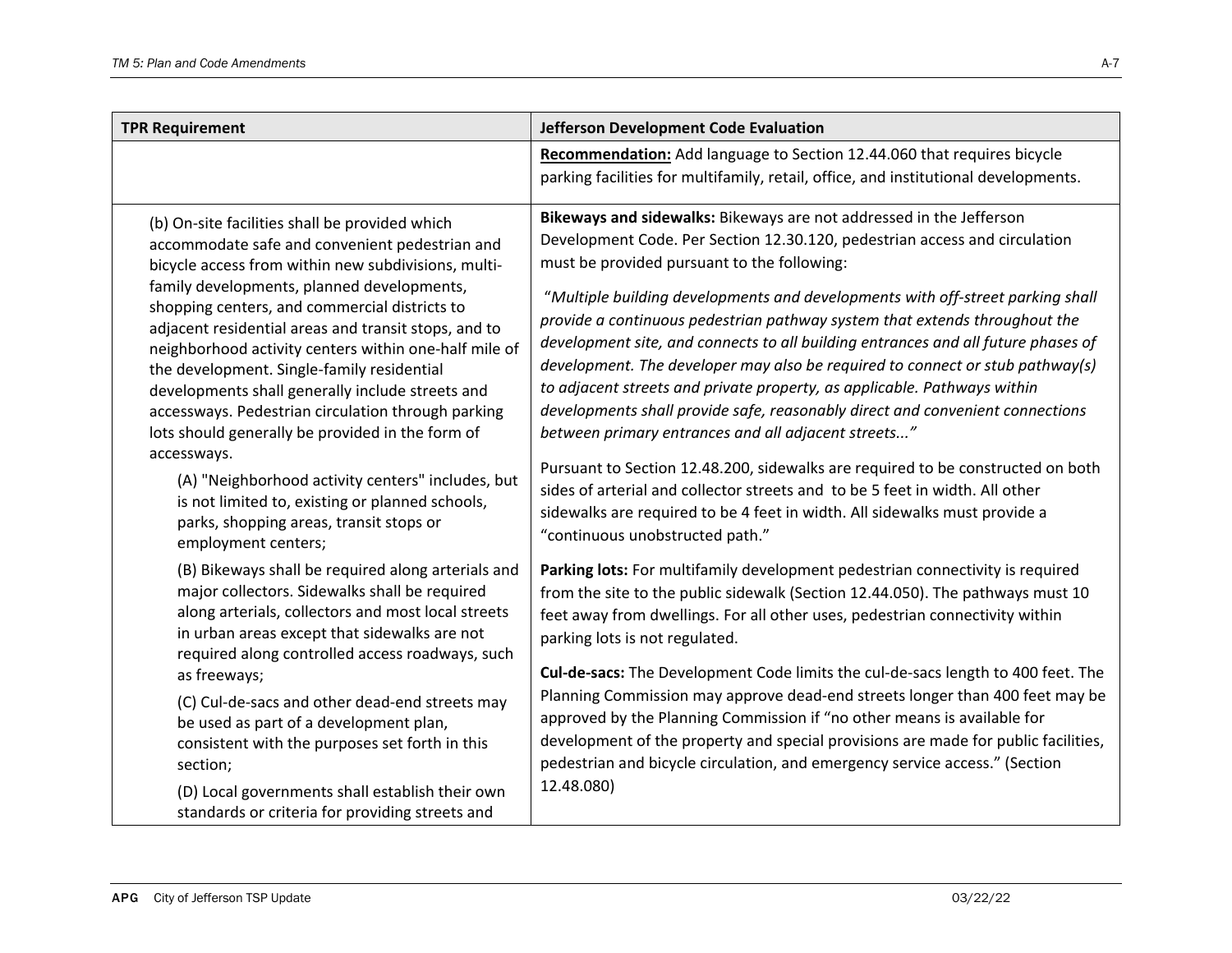| <b>TPR Requirement</b>                                                                                                                                                                                                                                                                                                                                                                                                                                                                                                                                                                                                                                                                                    | Jefferson Development Code Evaluation                                                                                                                                                                                                                                                                                                                                                                                                                                                                   |
|-----------------------------------------------------------------------------------------------------------------------------------------------------------------------------------------------------------------------------------------------------------------------------------------------------------------------------------------------------------------------------------------------------------------------------------------------------------------------------------------------------------------------------------------------------------------------------------------------------------------------------------------------------------------------------------------------------------|---------------------------------------------------------------------------------------------------------------------------------------------------------------------------------------------------------------------------------------------------------------------------------------------------------------------------------------------------------------------------------------------------------------------------------------------------------------------------------------------------------|
| accessways consistent with the purposes of this<br>section. Such measures may include but are not<br>limited to: standards for spacing of streets or<br>accessways; and standards for excessive out-of-<br>direction travel;<br>(E) Streets and accessways need not be required<br>where one or more of the following conditions<br>exist:                                                                                                                                                                                                                                                                                                                                                                | Street and accessway layout: Blocks must not exceed 1,200 feet in length, and<br>not exceed 800 feet when there is no improved pedestrian way separation<br>(unless exemptions are met: blocks are adjacent to arterial streets, existing<br>layout or topographical conditions prohibit). The recommended distance<br>between arterials is 1,800 feet (Section 12.80.190). Deviations from the standards<br>are allowed if part of a proposed street plan, subject to Planning Commission<br>approval. |
| (i) Physical or topographic conditions make a<br>street or accessway connection<br>impracticable. Such conditions include but<br>are not limited to freeways, railroads, steep<br>slopes, wetlands or other bodies of water<br>where a connection could not reasonably be<br>provided;<br>(ii) Buildings or other existing development<br>on adjacent lands physically preclude a<br>connection now or in the future considering<br>the potential for redevelopment; or<br>(iii) Where streets or accessways would<br>violate provisions of leases, easements,<br>covenants, restrictions or other agreements<br>existing as of May 1, 1995, which preclude a<br>required street or accessway connection. | Recommendations: Update and enhance pedestrian connectivity standards. Add<br>requirements for bikeways to the Development Code. Add street and access<br>spacing standards consistent with the updated TSP into the Development Code.                                                                                                                                                                                                                                                                  |
| (c) Off-site road improvements are otherwise<br>required as a condition of development approval,<br>they shall include facilities accommodating<br>convenient pedestrian and bicycle and pedestrian                                                                                                                                                                                                                                                                                                                                                                                                                                                                                                       | Section 12.80.260, "Applicable regulations and scope of review [for expedited<br>land divisions]" states that:<br>The provisions of this article shall apply to all elements of the City's<br>Comprehensive Plan and Development Code applicable to land divisions<br>and any procedures designed to regulate:                                                                                                                                                                                          |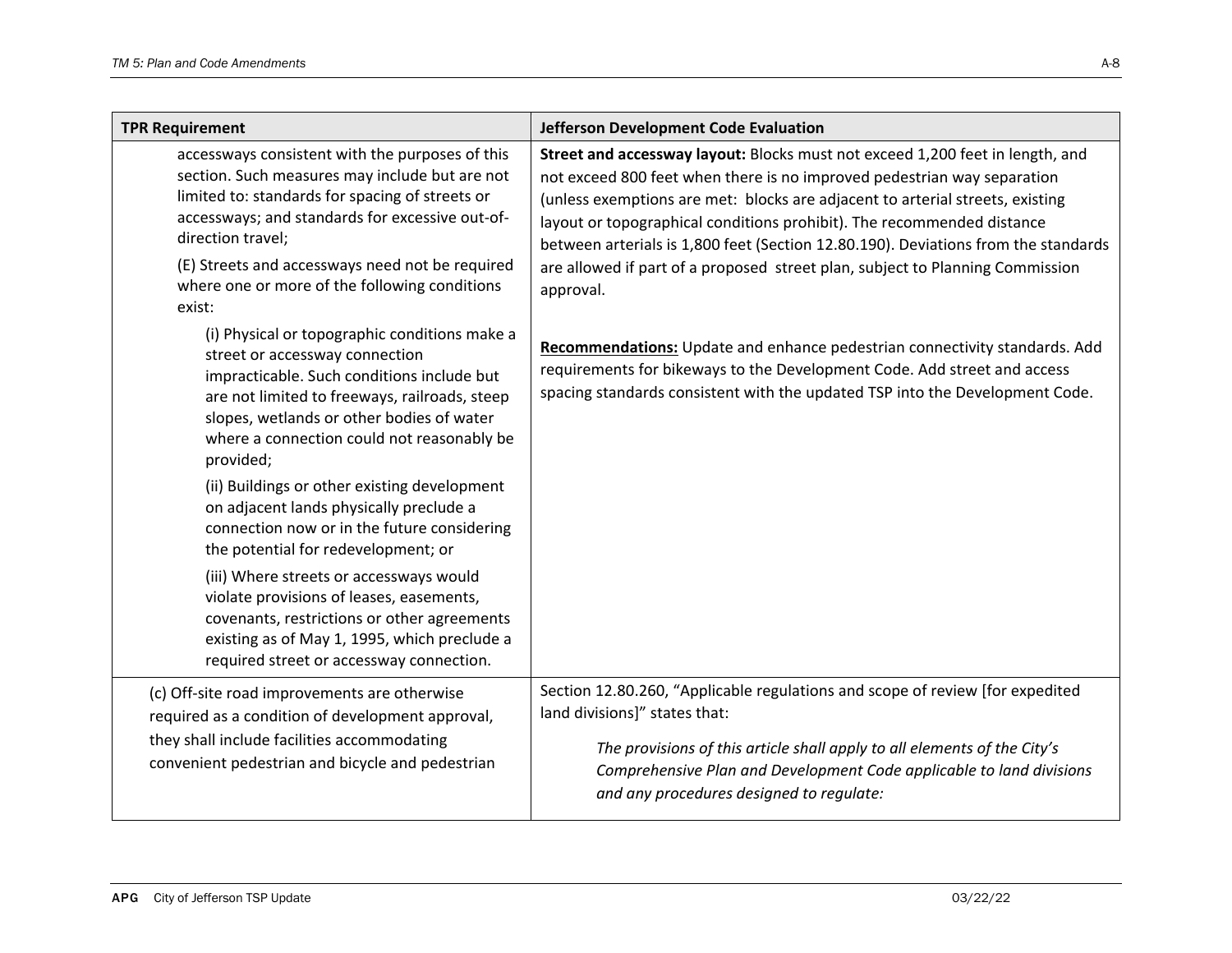| <b>TPR Requirement</b>                                                                                                                                                                               | Jefferson Development Code Evaluation                                                                                                                                                                                                                                                                                                                                       |
|------------------------------------------------------------------------------------------------------------------------------------------------------------------------------------------------------|-----------------------------------------------------------------------------------------------------------------------------------------------------------------------------------------------------------------------------------------------------------------------------------------------------------------------------------------------------------------------------|
| travel, including bicycle ways on arterials and major<br>collectors.                                                                                                                                 | A. The physical characteristics of permitted uses;<br>The dimensions of the lots or parcels to be created; and<br>В.                                                                                                                                                                                                                                                        |
| [Note: Subsection (d) defines safe and convenient.]                                                                                                                                                  | Transportation, sewer, water, drainage, and other facilities or services<br>necessary for the proposed development, including but not limited to<br>right-of-way standards, facility dimensions and on-site and off-site<br>improvements.                                                                                                                                   |
|                                                                                                                                                                                                      | <b>Recommendations:</b> Add language that may require improvements proportionate<br>to the impacts of the proposed development and conditions of approval, which<br>may include facilities accommodating pedestrian and bicycle travel, consistent<br>with the TSP, which may include off-site impacts. These provisions may be<br>included with proposed TIA requirements. |
| (e) Internal pedestrian circulation within new office<br>parks and commercial developments shall be<br>provided through clustering of buildings,<br>construction of accessways, walkways and similar | Section 12.30.120 requires "continuous pedestrian pathway system throughout<br>the development, building entrance, and all future phases of development for all<br>multiple building development and development with off-street parking."                                                                                                                                  |
| techniques.                                                                                                                                                                                          | Recommendation: The requirements in Section 12.30.12 do require internal<br>pedestrian circulation for office park and commercial development. The City of<br>Jefferson could consider adding more specification to the standard to ensure the<br>exact pedestrian connections described in this TPR section are provided.                                                  |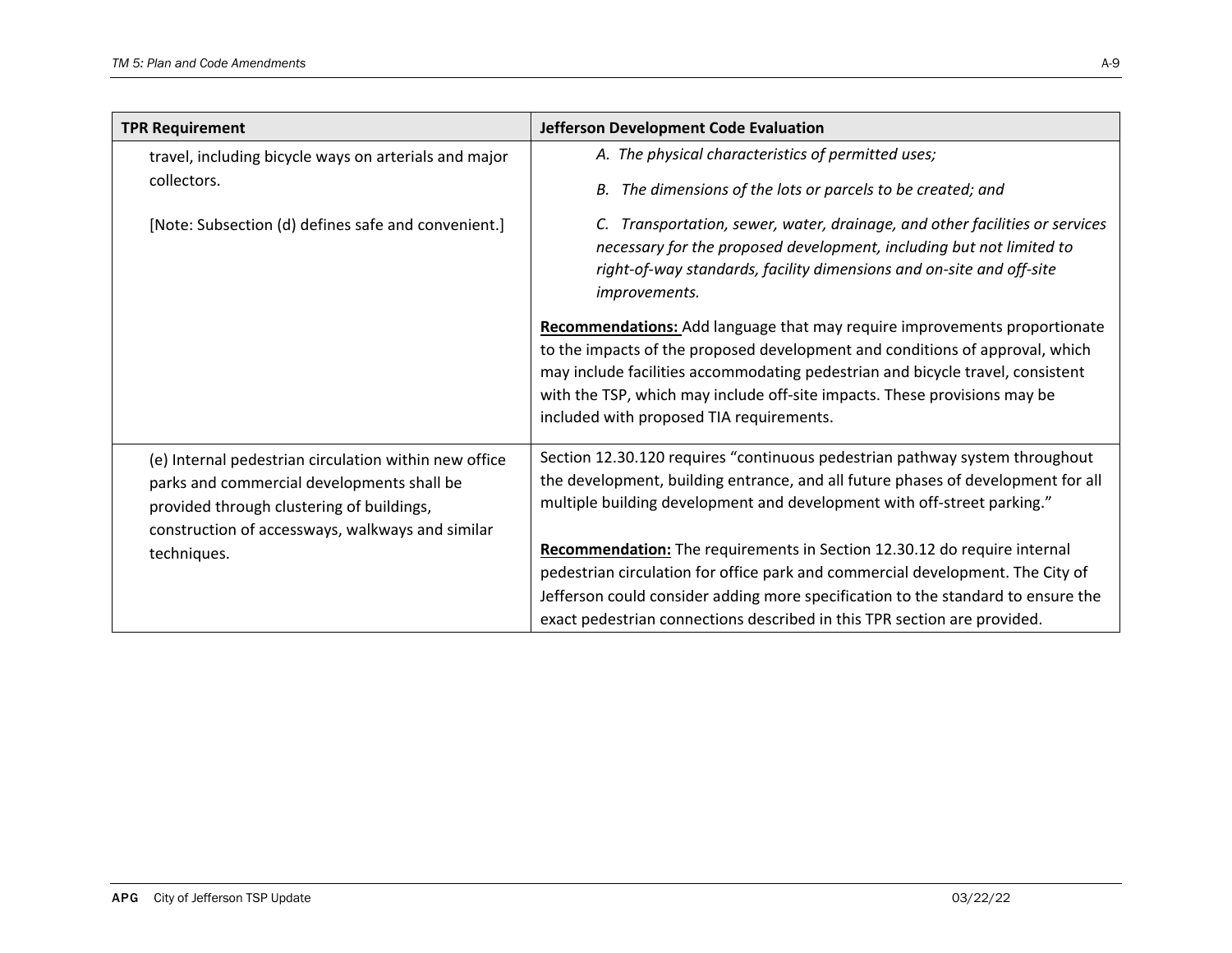| Jefferson Development Code Evaluation                                                                                                                                         |
|-------------------------------------------------------------------------------------------------------------------------------------------------------------------------------|
| The population of the City of Jefferson is less than 25,000 people. Currently, there<br>is no transit service in Jefferson. While the City has goals to get transit access to |
| Jefferson, as reflected in the Updated TPS, there isn't any specific locations for                                                                                            |
| fixed-route service designated at this time.                                                                                                                                  |
|                                                                                                                                                                               |
| In planning for transit, the City should look for existing and planned uses and look                                                                                          |
| for opportunities to increase employment, and residential density that would                                                                                                  |
| support and sustain a fixed-route system.                                                                                                                                     |
|                                                                                                                                                                               |
| The provision is not applicable.                                                                                                                                              |
| Jefferson is located in the Albany MPO. However, there is no transit service in                                                                                               |
| Jefferson. The Albany MPO Regional Transportation Plan (2018) and Transit                                                                                                     |
| Development Plan (2018) note the interest in an on-call transit service to                                                                                                    |
| Jefferson in the 2040 planning-horizon, however, no fixed-route transit is                                                                                                    |
| currently proposed. Therefore, implementation of these TPR provisions related to                                                                                              |
| transit are not necessary at this time.                                                                                                                                       |
|                                                                                                                                                                               |
| The City of Jefferson will need to comply with the TPR parking requirements for                                                                                               |
| MPO jurisdiction. Jefferson has minimum parking standards in Section 12.44.060,                                                                                               |
| but does not have regulations for maximum parking spaces.                                                                                                                     |
|                                                                                                                                                                               |
| Recommendation: To be consistent with parking plan provisions required by the                                                                                                 |
| TPR, the City of Jefferson should regulate the maximum number of parking spaces                                                                                               |
| permitted. Jefferson can choose to create maximum parking standards that apply                                                                                                |
| city-wide, or ones that apply exclusively to specific areas with dense                                                                                                        |
| development, such has downtown.                                                                                                                                               |
|                                                                                                                                                                               |
|                                                                                                                                                                               |
|                                                                                                                                                                               |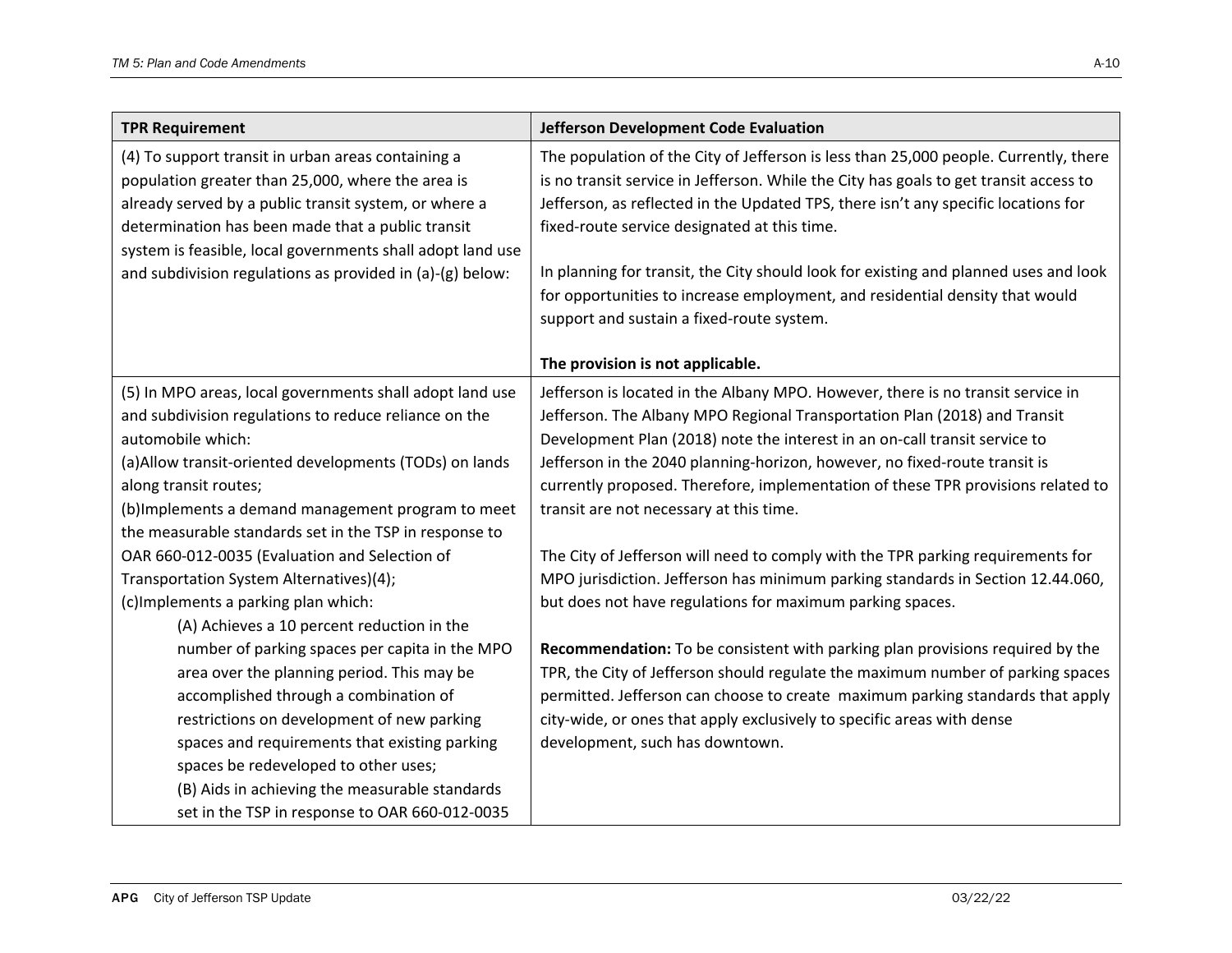| <b>TPR Requirement</b>                                                                                                                                                                                                                                                                                                                                                                                                                                                                                                   |                                          | Jefferson Development Code Evaluation                                                                                                                                                           |                                      |                                                                           |
|--------------------------------------------------------------------------------------------------------------------------------------------------------------------------------------------------------------------------------------------------------------------------------------------------------------------------------------------------------------------------------------------------------------------------------------------------------------------------------------------------------------------------|------------------------------------------|-------------------------------------------------------------------------------------------------------------------------------------------------------------------------------------------------|--------------------------------------|---------------------------------------------------------------------------|
| (Evaluation and Selection of Transportation<br>System Alternatives)(4);<br>(C) Includes land use and subdivision regulations<br>setting minimum and maximum parking<br>requirements in appropriate locations, such as<br>downtowns, designated regional or community<br>centers, and transit oriented-developments; and<br>(D) Is consistent with demand management<br>programs, transit-oriented development<br>requirements and planned transit service.<br>(d)As an alternative to (c) above, local governments in an | the table below.                         | To provide guidance, the City's minimum parking requirements were compared<br>to the Model Code and other small jurisdictions. . The comparisons are shown in                                   |                                      |                                                                           |
|                                                                                                                                                                                                                                                                                                                                                                                                                                                                                                                          | Use                                      | <b>Jefferson Standard</b>                                                                                                                                                                       | <b>Model Code</b><br><b>Standard</b> | <b>Standards from</b><br>Comparable<br><b>Jurisdictions</b>               |
|                                                                                                                                                                                                                                                                                                                                                                                                                                                                                                                          | Dwelling,<br>single-family               | 2 for each dwelling                                                                                                                                                                             | 1 per dwelling                       | Molalla: 1 space<br>per dwelling<br>Monmouth: 2<br>spaces per<br>dwelling |
| MPO may instead revise ordinance requirements for<br>parking as follows:<br>(A)Reduce minimum off-street parking<br>requirements for all non-residential uses from                                                                                                                                                                                                                                                                                                                                                       | Hospitals                                | 1.5 for each bed, plus 2 for<br>each nurse's station                                                                                                                                            | 1 space per 300<br>sf of floor area  | <b>Talent: 1.5</b><br>spaces for each<br>bed                              |
| 1990 levels;<br>(B)Allow provision of on-street parking, long-<br>term lease parking, and shared parking to meet<br>minimum off-street parking requirements;<br>(C)Establish off-street parking maximums in<br>appropriate locations, such as downtowns,<br>designated regional or community centers, and<br>transit-oriented developments;<br>(D) Exempt structured parking and on-street<br>parking from parking maximums;<br>(E) Require that parking lots over 3 acres in size                                       | Schools-<br>Elementary or<br>junior high | 1.5 for each teaching<br>station, plus one for every<br>6 fixed seats or for every 42<br>square feet of seating area<br>where there are no fixed<br>seats in the auditorium or<br>assembly area | 1 space per<br>classroom             |                                                                           |
|                                                                                                                                                                                                                                                                                                                                                                                                                                                                                                                          | High school                              | 1.5 for each teaching<br>station, plus for the largest<br>assembly room or<br>auditorium, or for every 28<br>square feet of floor area<br>where no fixed seats are<br>maintained                | 7 spaces per<br>classroom            |                                                                           |
| provide street-like features along major<br>driveways (including curbs, sidewalks, and street<br>trees or planting strips); and                                                                                                                                                                                                                                                                                                                                                                                          | Retail and<br>personal<br>services       | 1 for each 200 square feet<br>of retail floor area                                                                                                                                              | 1 space per 400<br>square feet       | Monmouth: 1<br>space per 400<br>square feet                               |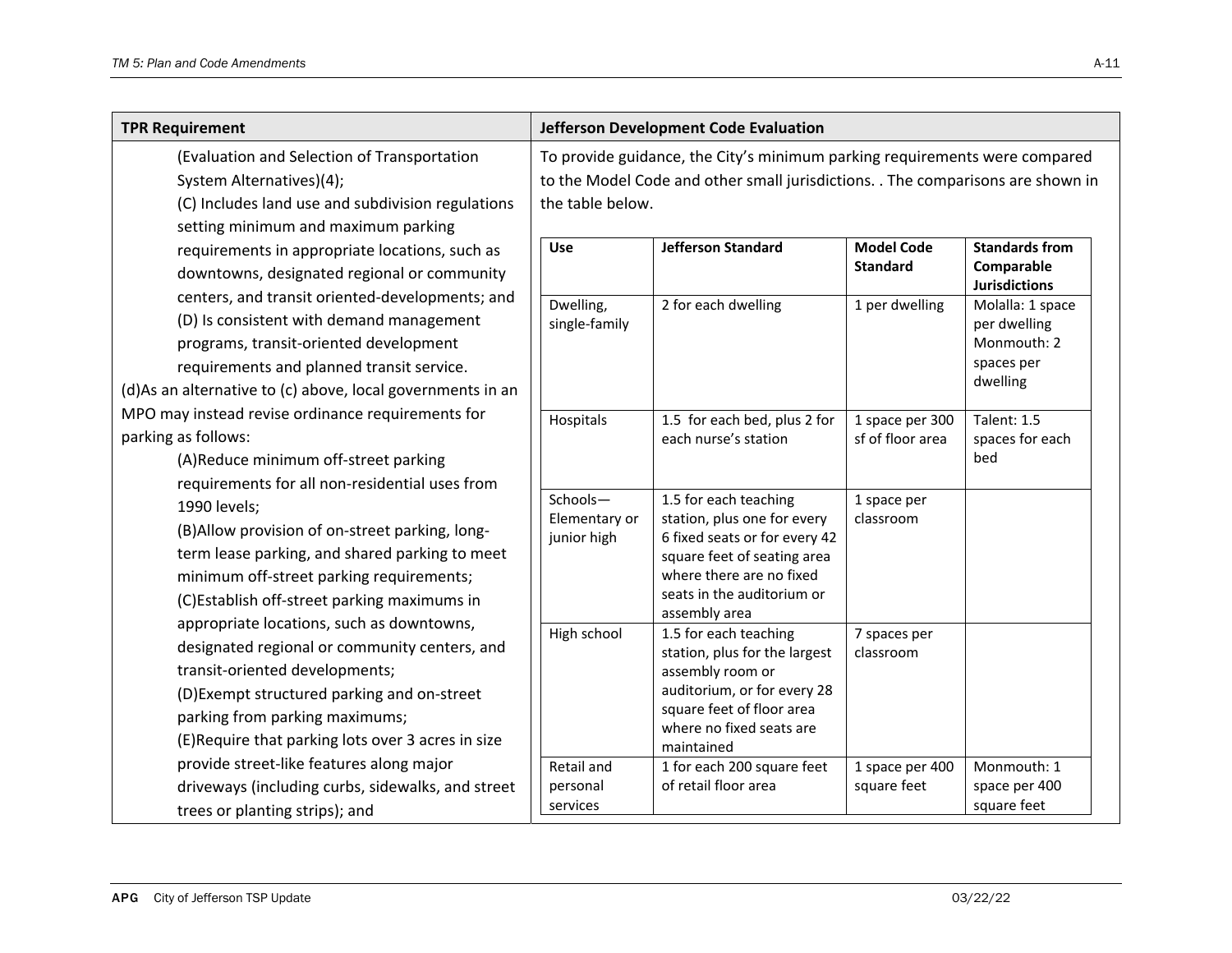| <b>TPR Requirement</b>                                                                                                                                                                                                                                                                                                                                                                                                                                                                                                                                                                                                                                                                             |                                        | Jefferson Development Code Evaluation                                                                                                                                                                                                                                                                                                                                                                                                                                                                                                                                                                                                                                                                                                                                                           |                          |                                                                        |
|----------------------------------------------------------------------------------------------------------------------------------------------------------------------------------------------------------------------------------------------------------------------------------------------------------------------------------------------------------------------------------------------------------------------------------------------------------------------------------------------------------------------------------------------------------------------------------------------------------------------------------------------------------------------------------------------------|----------------------------------------|-------------------------------------------------------------------------------------------------------------------------------------------------------------------------------------------------------------------------------------------------------------------------------------------------------------------------------------------------------------------------------------------------------------------------------------------------------------------------------------------------------------------------------------------------------------------------------------------------------------------------------------------------------------------------------------------------------------------------------------------------------------------------------------------------|--------------------------|------------------------------------------------------------------------|
| (F)Provide for designation of residential parking<br>districts.<br>(e)Require all major industrial, institutional, retail and                                                                                                                                                                                                                                                                                                                                                                                                                                                                                                                                                                      | Barber and<br>beauty shops             | 1 for each 75 square feet of<br>gross floor area                                                                                                                                                                                                                                                                                                                                                                                                                                                                                                                                                                                                                                                                                                                                                | 1 per 400<br>square feet | Talent: 1 space<br>for every 200<br>square feet of<br>gross floor area |
| office developments to provide either a transit stop on<br>site or connection to a transit stop along a transit trunk<br>route when the transit operator requires such an<br>improvement.                                                                                                                                                                                                                                                                                                                                                                                                                                                                                                          | Food and<br>beverage<br>establishments | 1 for each 60 square feet of<br>gross floor area                                                                                                                                                                                                                                                                                                                                                                                                                                                                                                                                                                                                                                                                                                                                                | 1 per 200<br>square feet | Monmouth: 1<br>space per 200<br>square feet                            |
| (6) In developing a bicycle and pedestrian circulation plan<br>as required by 660-012-0020(2)(d), local governments<br>shall identify improvements to facilitate bicycle and<br>pedestrian trips to meet local travel needs in developed<br>areas. Appropriate improvements should provide for<br>more direct, convenient and safer bicycle or pedestrian<br>travel within and between residential areas and<br>neighborhood activity centers (i.e., schools, shopping,<br>transit stops). Specific measures include, for example,<br>constructing walkways between cul-de-sacs and adjacent<br>roads, providing walkways between buildings, and<br>providing direct access between adjacent uses. | recommendations as follows:            | The updated TSP will include bicycle and pedestrian systems that are consistent<br>with TPR -0020. This TPR requirement is addressed in Development Code<br>Walkways between cul-de-sacs and adjacent roads - See response and<br>recommendations related to cul-de-sacs, Section -0045(3)(b).<br>Walkways between buildings - See response and recommendations<br>related to accessways, Section -0045(3)(b).<br>Access between adjacent uses - See response and recommendations<br>related to accessways, Section -0045(3)(b).<br>Recommendation: This requirement will be addressed by the TSP update<br>planning process and can be met by requiring improvements in developing areas<br>consistent with adopted code provisions and with the recommended<br>amendments in this memorandum. |                          |                                                                        |
| (7) Local governments shall establish standards for local<br>streets and accessways that minimize pavement width<br>and total ROW consistent with the operational needs of<br>the facility. The intent of this requirement is that local<br>governments consider and reduce excessive standards<br>for local streets and accessways in order to reduce the<br>cost of construction, provide for more efficient use of                                                                                                                                                                                                                                                                              | below.                                 | Development Code Section 12.48.040 specifies minimum right-of-way and road<br>widths for arterials, collector, local street, and alleys. Some width standards are<br>ranges. Where there is a range, the exact width is determined through the<br>development approval process. Local street pavement and ROW widths are listed                                                                                                                                                                                                                                                                                                                                                                                                                                                                 |                          |                                                                        |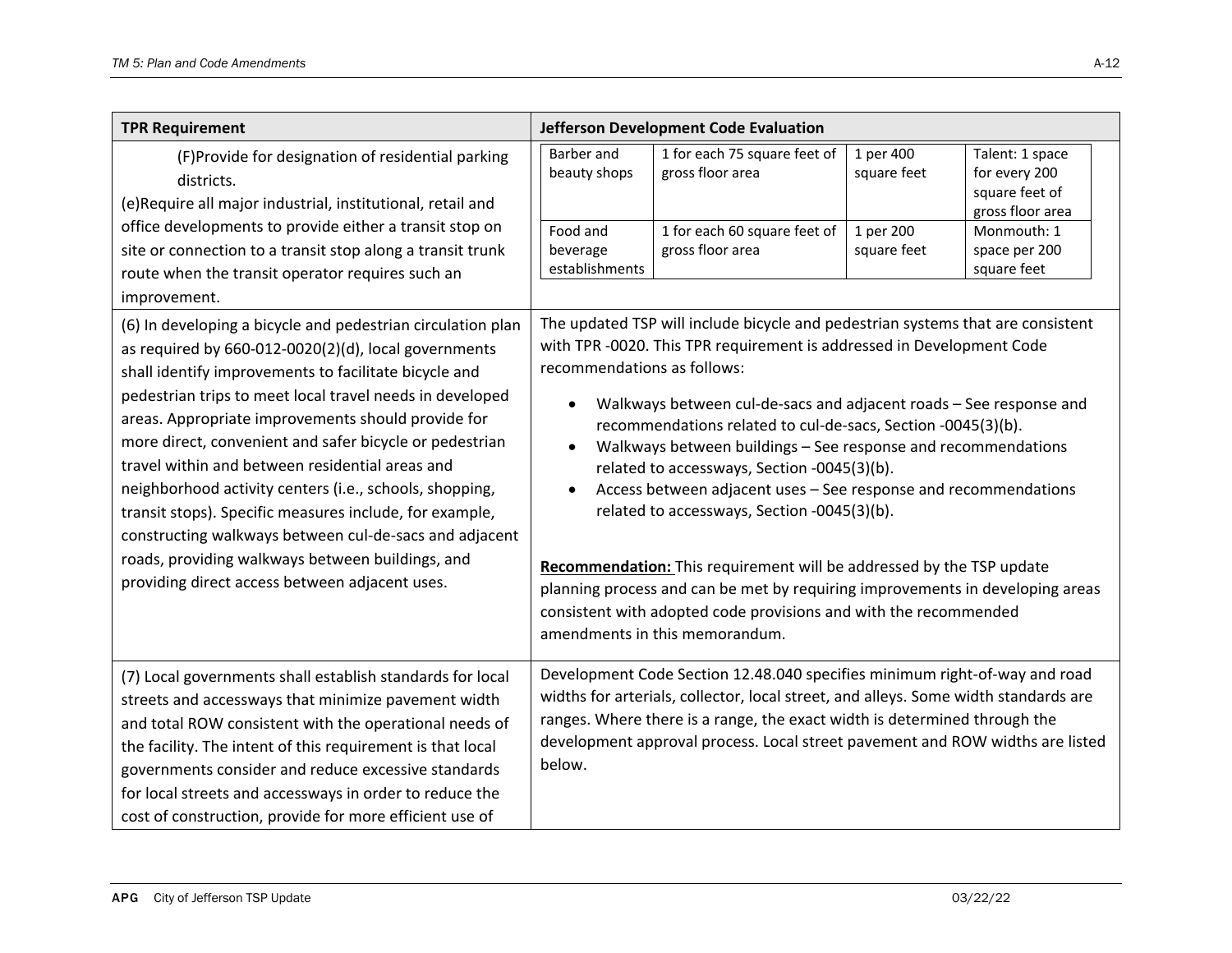| <b>TPR Requirement</b>                                                                                                | Jefferson Development Code Evaluation                                                                                                                                                                                                                                                                                                                                                                                                                                                                                                                                                                                                                                                              |
|-----------------------------------------------------------------------------------------------------------------------|----------------------------------------------------------------------------------------------------------------------------------------------------------------------------------------------------------------------------------------------------------------------------------------------------------------------------------------------------------------------------------------------------------------------------------------------------------------------------------------------------------------------------------------------------------------------------------------------------------------------------------------------------------------------------------------------------|
| urban land, provide for emergency vehicle access while<br>discouraging inappropriate traffic volumes and speeds,      | <b>ROW</b><br>Pavement                                                                                                                                                                                                                                                                                                                                                                                                                                                                                                                                                                                                                                                                             |
| and which accommodate convenient pedestrian and<br>bicycle circulation. Notwithstanding section (1) or (3) of         | <b>Local Street</b><br>36'<br>45-55'                                                                                                                                                                                                                                                                                                                                                                                                                                                                                                                                                                                                                                                               |
| this rule, local street standards adopted to meet this<br>requirement need not be adopted as land use<br>regulations. | Adopted standards are wider than the recommended widths illustrated in the<br>Transportation Growth Management Neighborhood Street Design Guidelines, as<br>listed below. <sup>2</sup>                                                                                                                                                                                                                                                                                                                                                                                                                                                                                                             |
|                                                                                                                       | Pavement<br><b>ROW</b>                                                                                                                                                                                                                                                                                                                                                                                                                                                                                                                                                                                                                                                                             |
|                                                                                                                       | No On-Street Parking<br>$42 - 48'$<br>20'                                                                                                                                                                                                                                                                                                                                                                                                                                                                                                                                                                                                                                                          |
|                                                                                                                       | Parking on One Side<br>$47 - 52'$<br>24'                                                                                                                                                                                                                                                                                                                                                                                                                                                                                                                                                                                                                                                           |
|                                                                                                                       | Parking on Two Sides<br>28'<br>$52 - 56$                                                                                                                                                                                                                                                                                                                                                                                                                                                                                                                                                                                                                                                           |
|                                                                                                                       | Recommendation: Development Code (as well as Jefferson Public Works Design<br>Standards) should be consistent with local street standards. Where standards are<br>updated, a narrow street cross-section should be an option for proposed<br>development. If appropriate, the Development Code could include circumstances<br>(e.g., topography, existing development patterns) where the narrower street<br>option may be proposed. Note: A narrow local street option is included in the<br>adopted TSP (2001). The recommendation is to codify the standard and include<br>circumstances (e.g., topography, existing development patterns) where the<br>narrower street option may be proposed. |
| OAR 660-012-0060                                                                                                      |                                                                                                                                                                                                                                                                                                                                                                                                                                                                                                                                                                                                                                                                                                    |
| Amendments to functional plans, acknowledged<br>comprehensive plans, and land use regulations that                    | Comprehensive plan and code amendments are required to be consistent with<br>applicable Statewide Planning Goals and Oregon Administrative Rules.                                                                                                                                                                                                                                                                                                                                                                                                                                                                                                                                                  |

<sup>&</sup>lt;sup>2</sup> For more information, see https://www.oregon.gov/lcd/Publications/NeighborhoodStreetDesign\_2000.pdf .